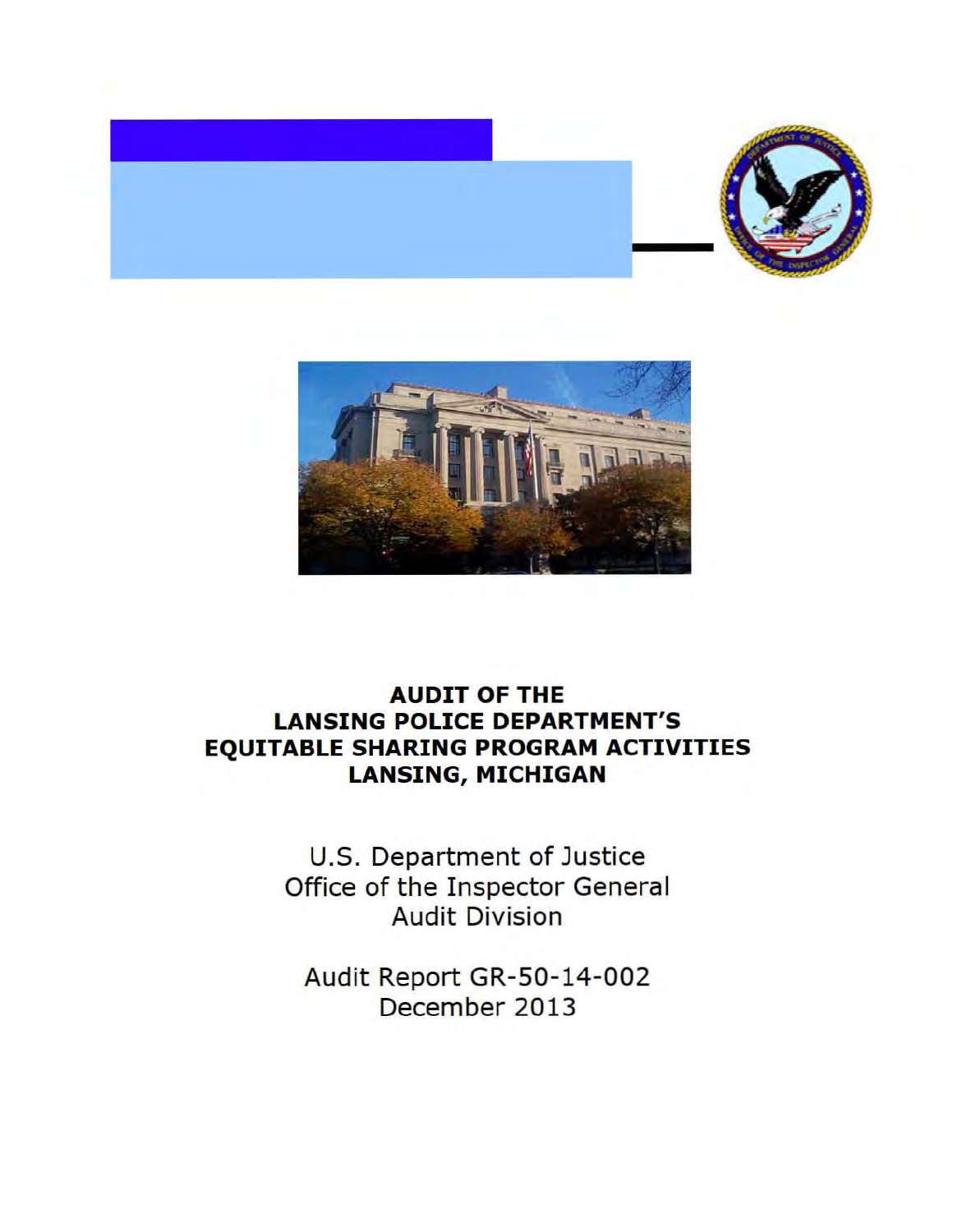### **LANSING POLICE DEPARTMENT'S LANSING, MICHIGAN AUDIT OF THE EQUITABLE SHARING PROGRAM ACTIVITIES**

### **EXECUTIVE SUMMARY**

 revenues by the Lansing, Michigan, Police Department (Lansing PD). forfeiture of assets seized in the course of certain criminal investigations.<sup>1</sup> The U.S. Department of Justice (DOJ), Office of the Inspector General, Audit Division, has completed an audit of the use of DOJ equitable sharing Equitable sharing revenues represent a share of the proceeds from the During the period of July 1, 2008, through June 30, 2012, the Lansing PD received \$823,960 in DOJ equitable sharing revenues to support law enforcement operations.<sup>2</sup>

 and property received by the Lansing PD was accounted for properly and guidelines. We found that the Lansing PD did not fully comply with equitable The objective of the audit was to assess whether equitably shared cash used for allowable purposes as defined by the applicable regulations and sharing guidelines with respect to accounting for equitable sharing receipts and the allowable use of equitable sharing funds. Specifically, we found:

- The Lansing PD commingled DOJ equitable sharing funds with state of Michigan asset forfeiture funds.
- The Lansing PD did not maintain a DAG-71 log for reconciling equitable sharing receipts.
- to pay for overtime of a civilian employee. • The Lansing PD improperly used \$3,061 in equitable sharing funds
- The Lansing PD used \$12,563 in equitable sharing funds for officers' uniform allowance without having proper supporting documentation.

<sup>-</sup><sup>1</sup> The DOJ asset forfeiture program has three primary goals: (1) to punish and deter criminal activity by depriving criminals of property used or acquired through illegal activities; (2) to enhance cooperation among foreign, federal, state, and local law enforcement agencies through equitable sharing of assets recovered through this program; and, as a by-product; (3) to produce revenues to enhance forfeitures and strengthen law enforcement.

 $2$  The Lansing PD fiscal year begins on July 1 and ends on June 30.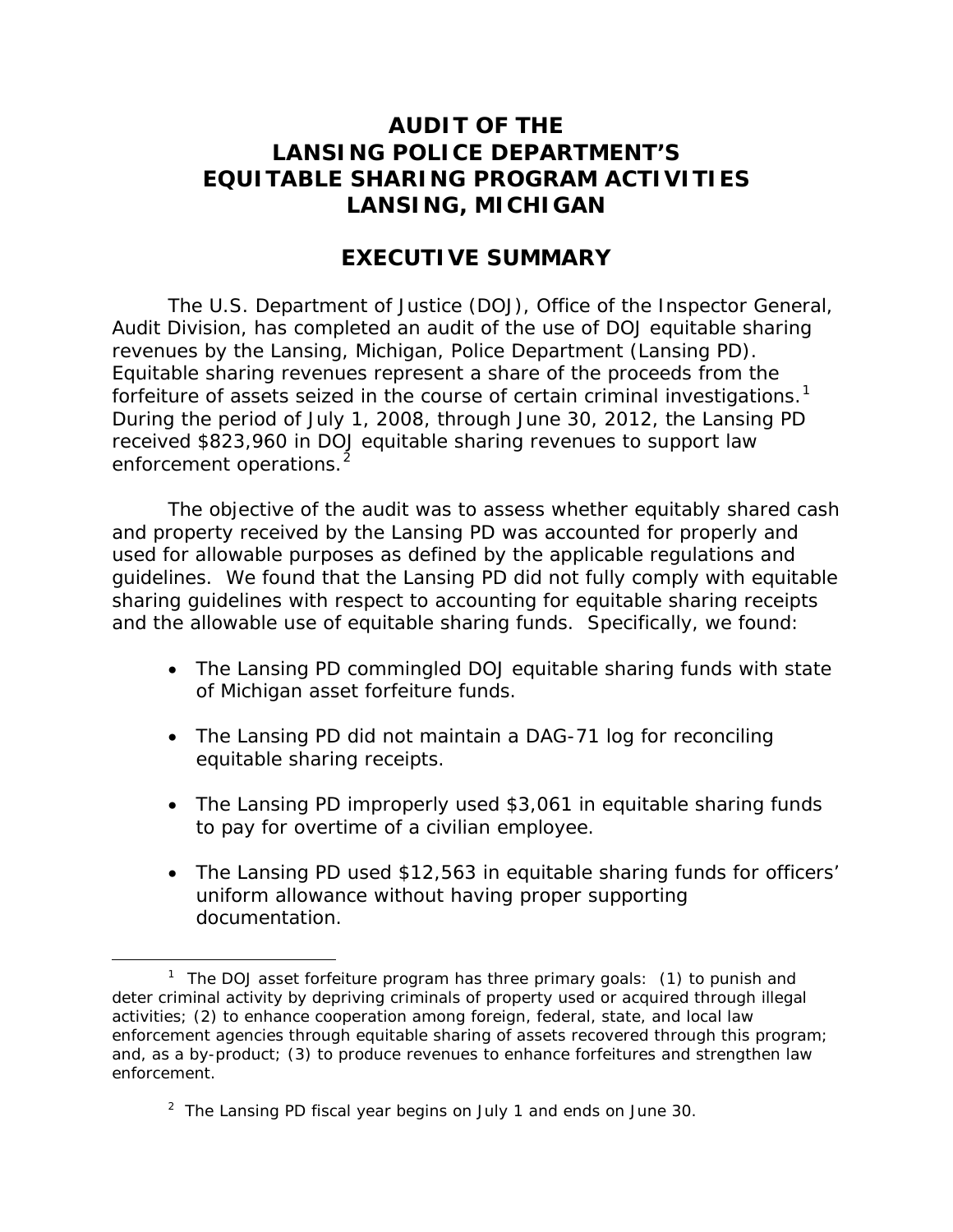Lansing PD's management of equitable sharing funds. Our report contains six recommendations to address the weaknesses we identified. Our findings are discussed in detail in the Findings and Recommendations section of the report. The audit objective, scope, and methodology are included in Appendix I. In total, we identified \$15,624 in questioned costs related to the Appendix I. - ii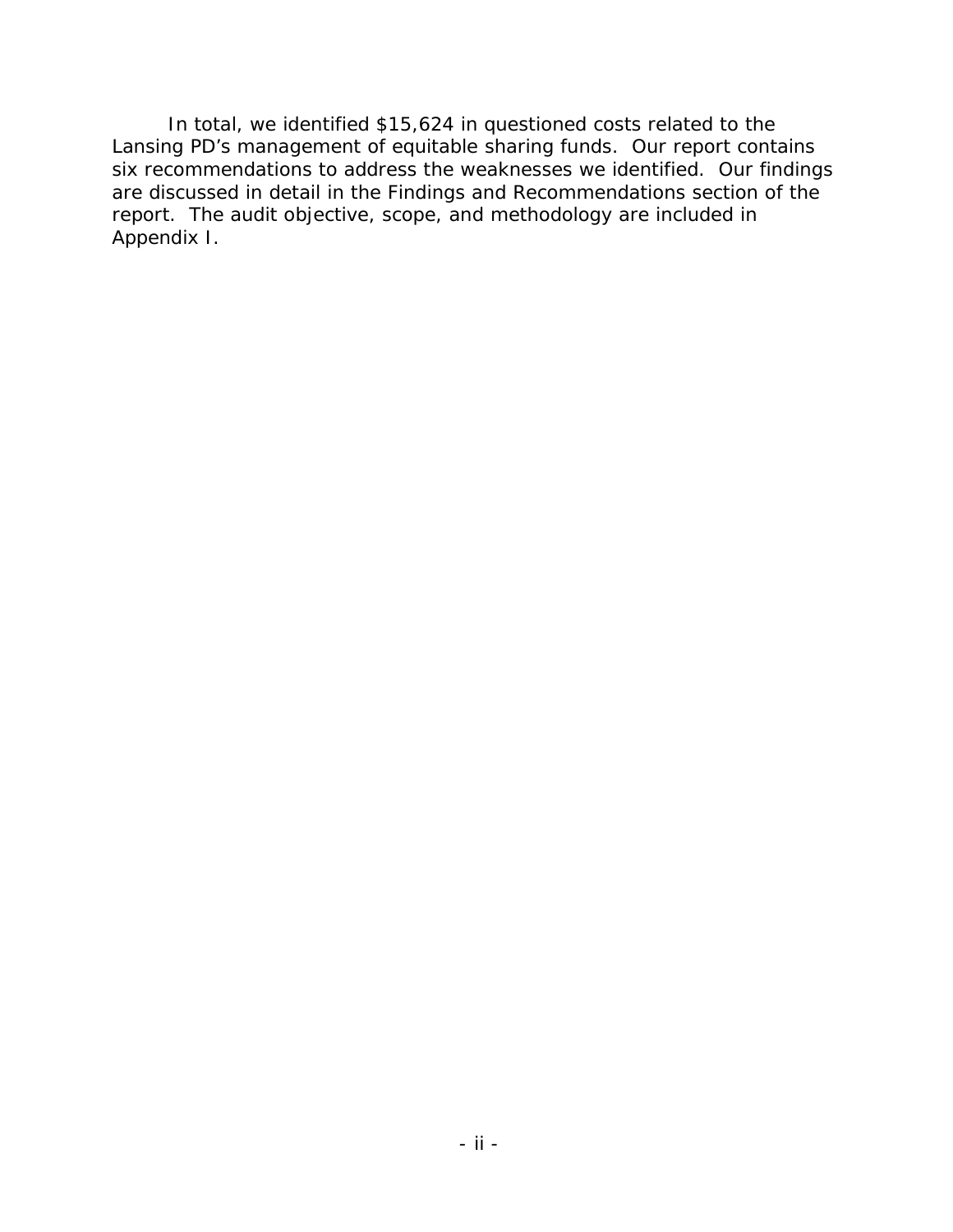# **TABLE OF CONTENTS**

| Equitable Sharing Agreement and Annual Certification Reports5                                      |
|----------------------------------------------------------------------------------------------------|
| Monitoring Applications for Transfer of Federally Forfeited Property7                              |
|                                                                                                    |
|                                                                                                    |
|                                                                                                    |
| APPENDIX I - OBJECTIVE, SCOPE, AND METHODOLOGY  12                                                 |
| APPENDIX II - SCHEDULE OF DOLLAR-RELATED FINDINGS 14                                               |
|                                                                                                    |
| APPENDIX IV - U.S. DEPARTMENT OF JUSTICE RESPONSE  16                                              |
| APPENDIX V - OFFICE OF THE INSPECTOR GENERAL ANALYSIS<br>AND SUMMARY OF ACTIONS NECESSARY TO CLOSE |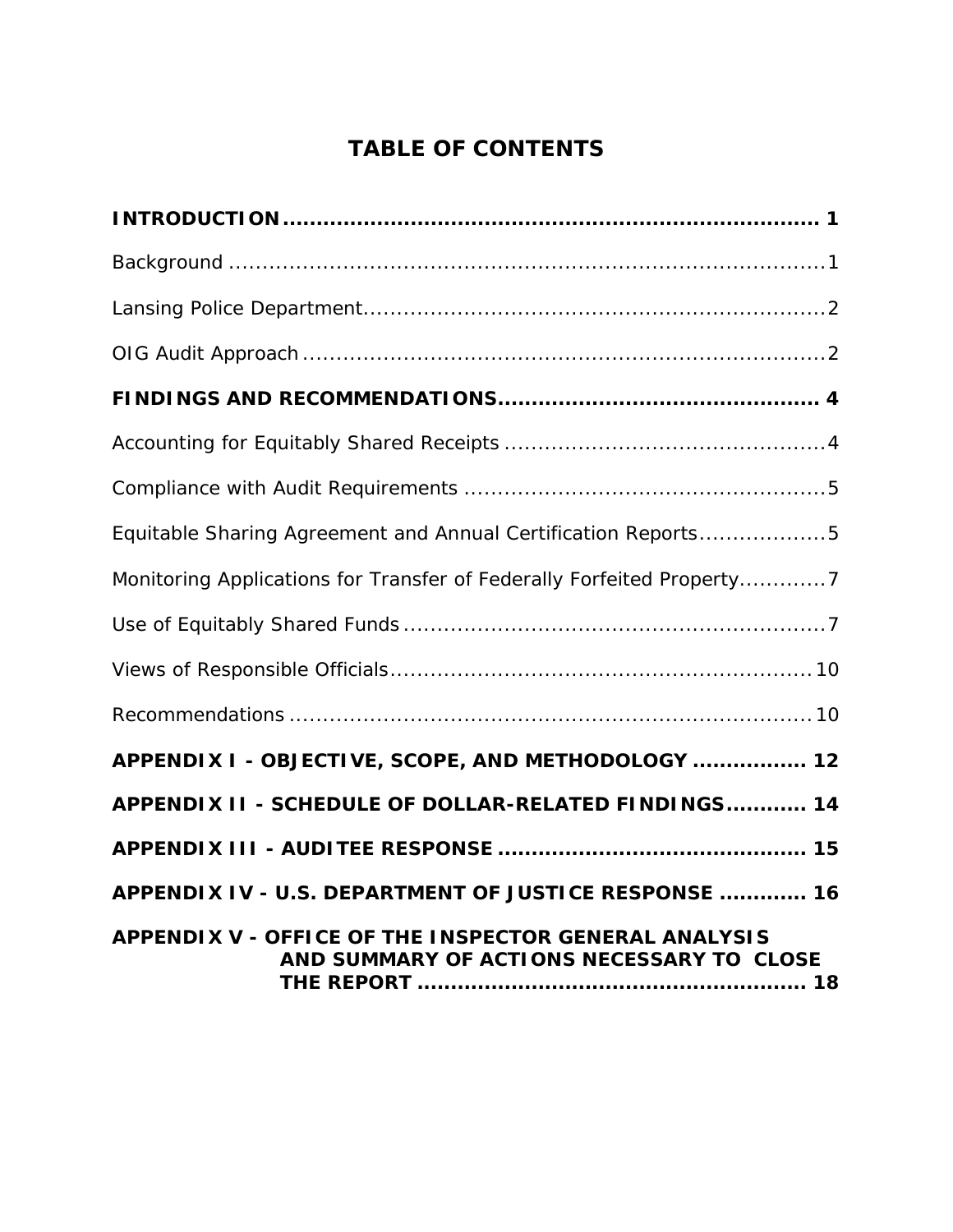### **INTRODUCTION**

 receipts by the Lansing, Michigan, Police Department (Lansing PD). The 2012. $3$  During that period, the Lansing PD received DOJ equitable sharing revenues totaling \$823,960 to support law enforcement operations. The U.S. Department of Justice (DOJ), Office of the Inspector General, Audit Division, has completed an audit of the use of DOJ equitable sharing audit covered the Lansing PD's fiscal years (FY) 2009, 2010, 2011, and

 guidelines. The objective of the audit was to assess whether equitably shared cash and property received by the requesting agency was accounted for properly and used for allowable purposes as defined by the applicable regulations and

#### **Background**

 $\overline{a}$ 

 The primary mission of the DOJ Asset Forfeiture Program is to employ we only convicted and incarcerated specific individuals. asset forfeiture powers in a manner that enhances public safety and security. This is accomplished by removing the proceeds of crime and other assets relied upon by criminals and their associates to perpetuate their criminal activity against our society. Asset forfeiture has the power to disrupt or dismantle criminal organizations that would continue to function if

we only convicted and incarcerated specific individuals.<br>Another purpose of the DOJ Asset Forfeiture Program is to enhance received through the DOJ equitable sharing program. cooperation among federal, state, and local law enforcement agencies by sharing federal forfeiture proceeds through the DOJ Equitable Sharing Program. State and local law enforcement agencies may receive equitable sharing revenues by participating directly with DOJ agencies in joint investigations leading to the seizure or forfeiture of property. The amount shared with the state and local law enforcement agencies in joint investigations is based on the degree of the agencies' direct participation in the case. The U.S. Department of the Treasury administers its own asset forfeiture program. Our audit was limited to equitable sharing revenues

Although several DOJ agencies are involved in various aspects of the seizure, forfeiture, and disposition of equitable sharing revenues, the DOJ Criminal Division, Asset Forfeiture and Money Laundering Section (AFMLS), is responsible for issuing policy statements, implementing governing legislation, and monitoring the use of DOJ equitable sharing

 $3$  Lansing's fiscal year begins on July 1 and ends on June 30. Therefore, our review period was July 1, 2008, through June 30, 2012.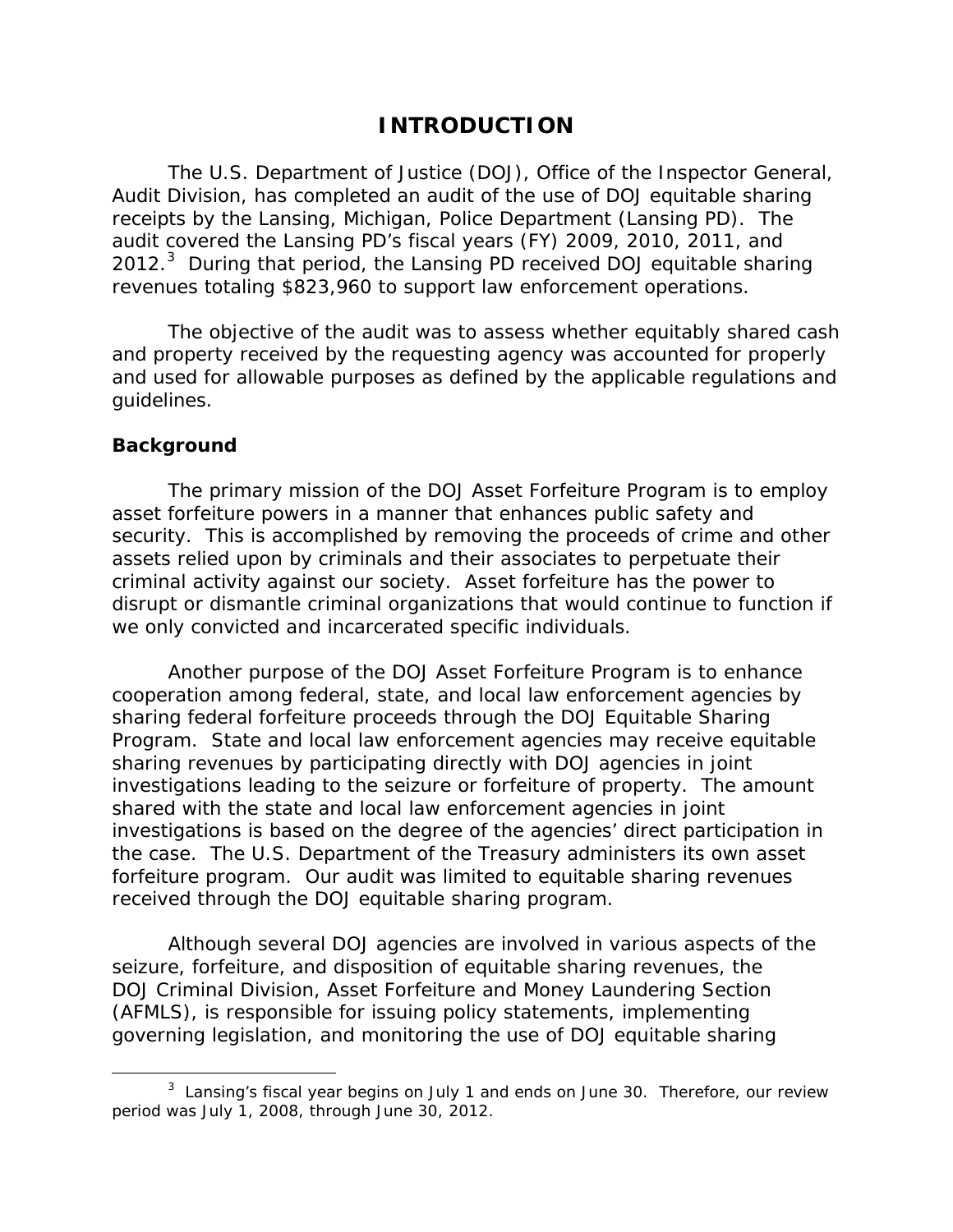certain circumstances, up to 15 percent of equitable sharing revenues may the transfer of cash. funds. Generally, the use of equitable sharing revenues by state and local recipient agencies is limited to law enforcement purposes. However, under be used for the costs associated with drug abuse treatment, drug and crime prevention education, housing and job skills programs, or other nonprofit community-based programs or activities. This provision requires that all expenditures be made by the law enforcement agency and does not allow for

#### **Lansing Police Department**

 Lansing, Michigan, is the capital of the state of Michigan. It is located Eaton County. According to the 2010 census, the city's population is 114,297, making it the fifth largest city in the state of Michigan. The Lansing PD was formed in 1893 and had a law enforcement budget of \$30,029,430 in FY 2012. mostly in Ingham County, although small portions of the city extend into

 financial services for the Lansing PD. The Lansing PD submits all expenditure requests to the city of Lansing Finance Department for approval. The city of Lansing Finance Department administers and coordinates Both the Chief of Police and the Mayor of Lansing sign the Equitable Sharing Agreement and Certification Reports.

### **OIG Audit Approach**

 primary criteria. The Equitable Sharing Guide establishes reporting and resources, and identifies the accounting procedures and requirements for tracking equitably shared monies and tangible property. We tested compliance with what we considered the most important conditions of the DOJ equitable sharing program. Unless otherwise stated, we applied the Guide to Equitable Sharing for State and Local Law Enforcement Agencies, dated April 2009 (Equitable Sharing Guide) as our audit requirements, defines the permissible uses of equitably shared

To conduct the audit, we tested the Lansing PD's compliance with the following aspects of the DOJ equitable sharing program:

- • **Accounting for equitably shared resources** to determine whether standard accounting procedures were used to track equitable sharing assets.
- consistency, and uniformity of audited equitable sharing data. • **Compliance with audit requirements** to ensure the accuracy,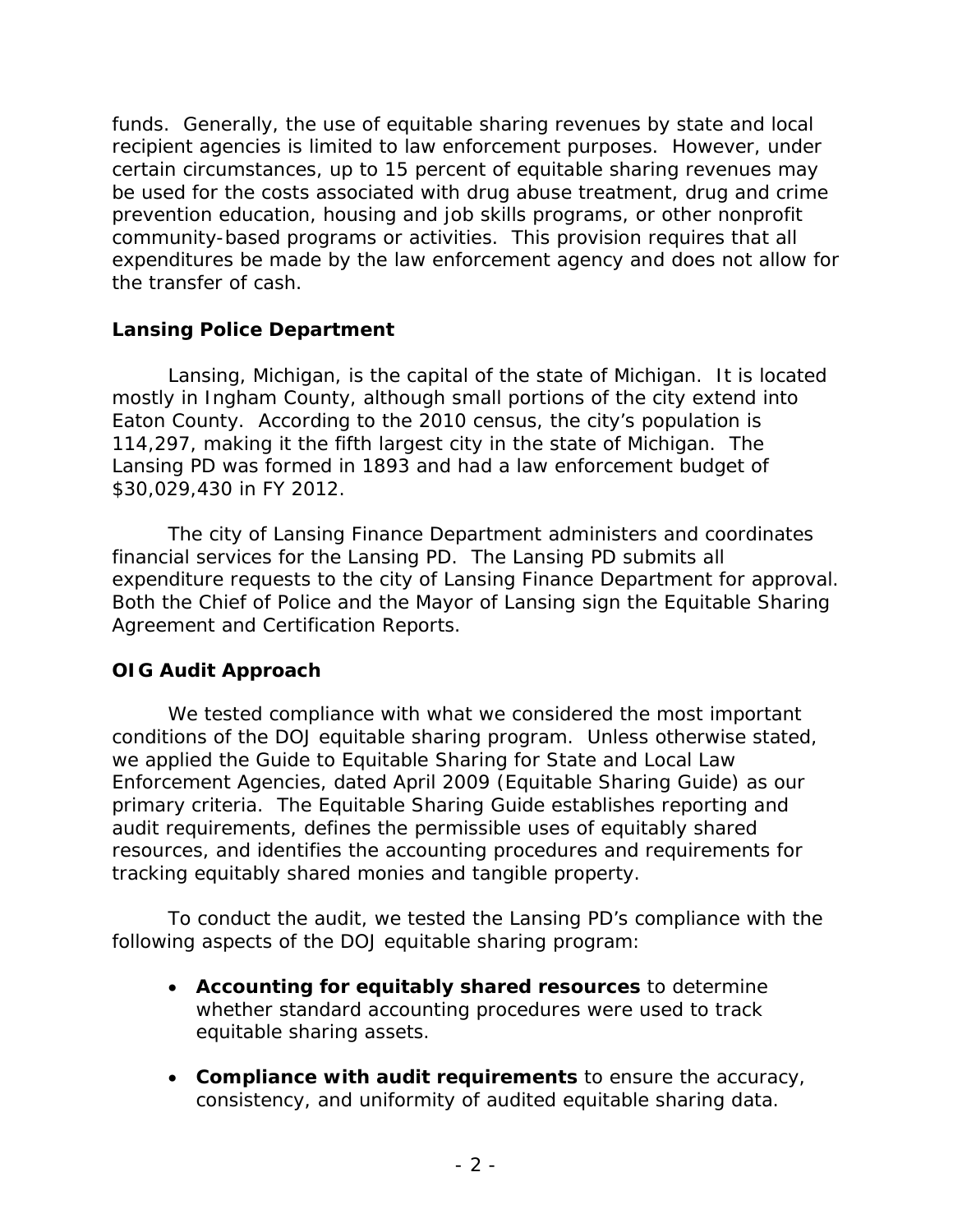- accurate. • **Equitable Sharing Agreement and Annual Certification Reports** to determine if these documents were complete and
- **Property** to ensure adequate controls were established. • **Monitoring of Applications for Transfer of Federally Forfeited**
- sharing funds were spent for permissible uses. • **Use of equitably shared resources** to determine if equitable

See Appendix I for more information on our objective, scope, and methodology.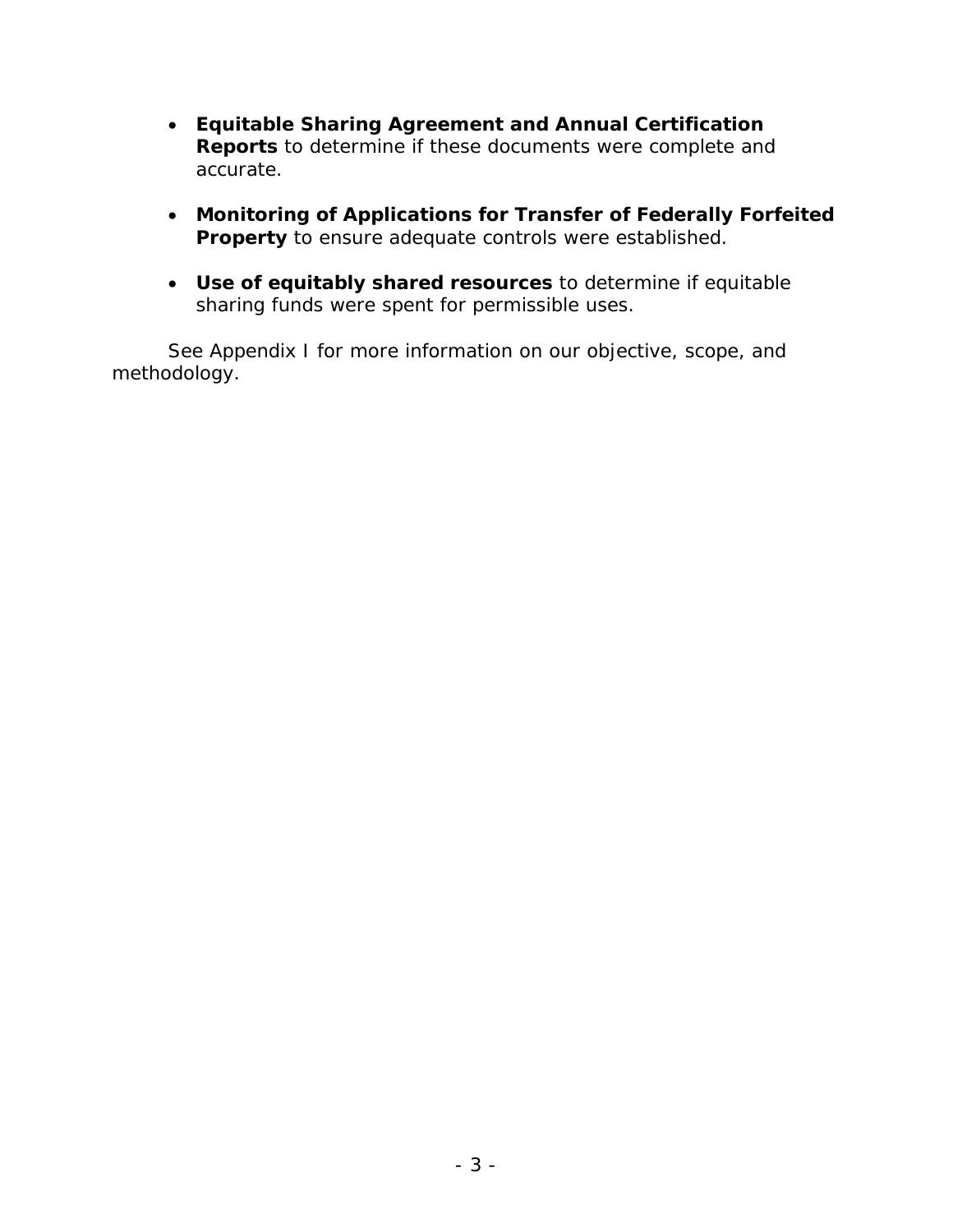## **FINDINGS AND RECOMMENDATIONS**

 funds with state of Michigan asset forfeiture funds within its accounting system. Additionally, we found inaccuracies in some of the annual reports the Lansing PD submitted. Further, we its officers. We found that the Lansing PD commingled DOJ equitable sharing found that the Lansing PD failed to maintain a log of its equitable sharing request forms in accordance with equitable sharing guidelines. We also determined that the Lansing PD used \$3,061 in equitable sharing funds to pay for unallowable overtime for a civilian employee, as well as \$12,563 in equitable sharing funds to pay for an unsupported uniform allowance for

#### **Accounting for Equitably Shared Receipts**

 to track equitably shared revenues and property. Additionally, DOJ agency. The Equitable Sharing Guide requires that all participating state and local law enforcement agencies implement standard accounting procedures equitable sharing funds must be accounted for separately from any other funds. We reviewed equitable sharing receipts to determine if the funds were properly accounted for and deposited, and we reconciled the agency's accounting records to DOJ records of equitable sharing funds provided to the

years. We determined that during FYs 2009 through 2012, the Lansing PD had 34 receipts of equitable sharing funds totaling \$823,960. We reviewed all 34 receipts, and we found that the Lansing PD accurately accounted for its deposits of all equitably shared revenues received during these fiscal

According to the Equitable Sharing Guide, agencies receiving equitable sharing funds are required to maintain separate accounting records for DOJ equitable sharing funds. We found that the Lansing PD had commingled its DOJ equitable sharing funds with state asset forfeiture funds in its accounting records and could not separately identify the funds as DOJ or state monies. We recommend the city of Lansing Finance Department establish procedures to ensure that it maintains its DOJ equitable sharing funds separately from all other funds in its accounting system.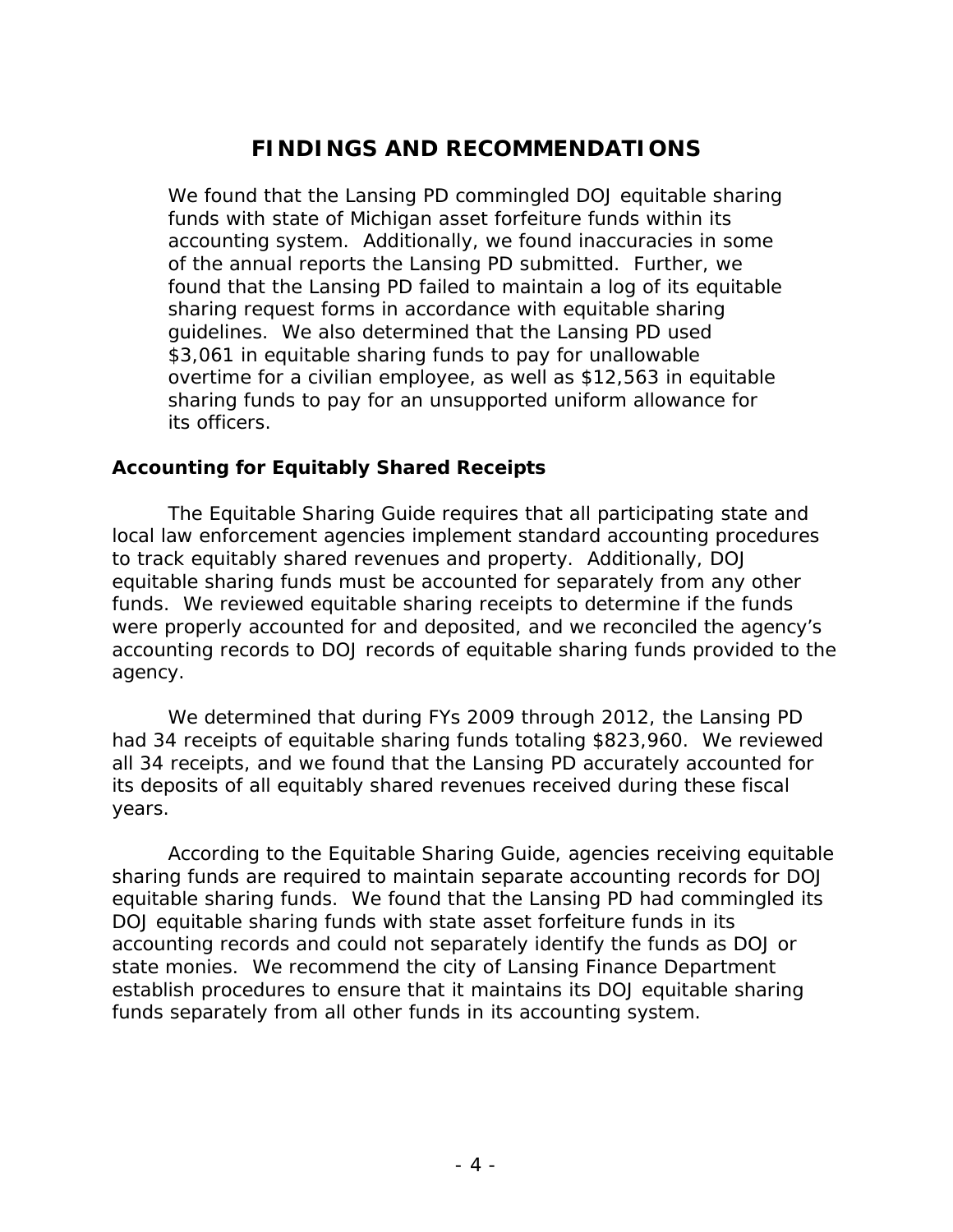#### **Compliance with Audit Requirements**

 Office of Management and Budget (OMB) Circular A-133, Audits of States, Local Governments, and Non-Profit Organizations (OMB Circular A-133). included within the entity's Single Audit Report. The 2009 Equitable Sharing Guide requires the Lansing PD to comply with audit requirements of the Single Audit Act Amendments of 1996 and OMB Circular A-133 requires non-federal entities to prepare a Schedule of Expenditures of Federal Awards for the period covered by the auditee's financial statements. The Schedule of Expenditures of Federal Awards is

 Awards, we reviewed the Lansing PD's accounting records and the city of Federal Awards for FYs 2009, 2010, and 2011. The city of Lansing did report DOJ equitable sharing fund expenditures for FY 2012. However, the expenditure amount was not accurate. We recommend that AFMLS ensure To determine if the Lansing PD accurately reported DOJ equitable sharing fund expenditures on its Schedule of Expenditures of Federal Lansing Single Audit Reports for the fiscal years ended 2009, 2010, 2011, and 2012. We found that the city of Lansing did not report any of its DOJ equitable sharing fund expenditures on its Schedule of Expenditures of that the city of Lansing establishes procedures to ensure that it accurately reports its equitable sharing expenditures on its Schedule of Expenditures of Federal Awards.

 time period covered by our audit. This testing is further discussed in the Use of Equitably Shared Funds section of this report. Furthermore, the city of Lansing's Single Audit for FY 2012 contained a repeat finding related to the capitalization of property purchased with federal awards, a condition that resulted in the city of Lansing's capital asset records being incomplete. Because of this finding, during our testing we reviewed all property the Lansing PD purchased with equitable sharing funds during the

### **Equitable Sharing Agreement and Annual Certification Reports**

 sharing request. The Equitable Sharing Agreement and Annual Certification during the fiscal year. The head of the law enforcement agency and a AFMLS requires that any state or local law enforcement agency that receives forfeited cash, property, or proceeds because of a federal forfeiture submit an Equitable Sharing Agreement and Annual Certification Report. The submission of this form is a prerequisite to the approval of any equitable sharing request. Noncompliance may result in the denial of the agency's Report must be submitted every year within 60 days after the end of the agency's fiscal year regardless of whether funds were received or maintained designated official of the local governing body must sign it. By signing the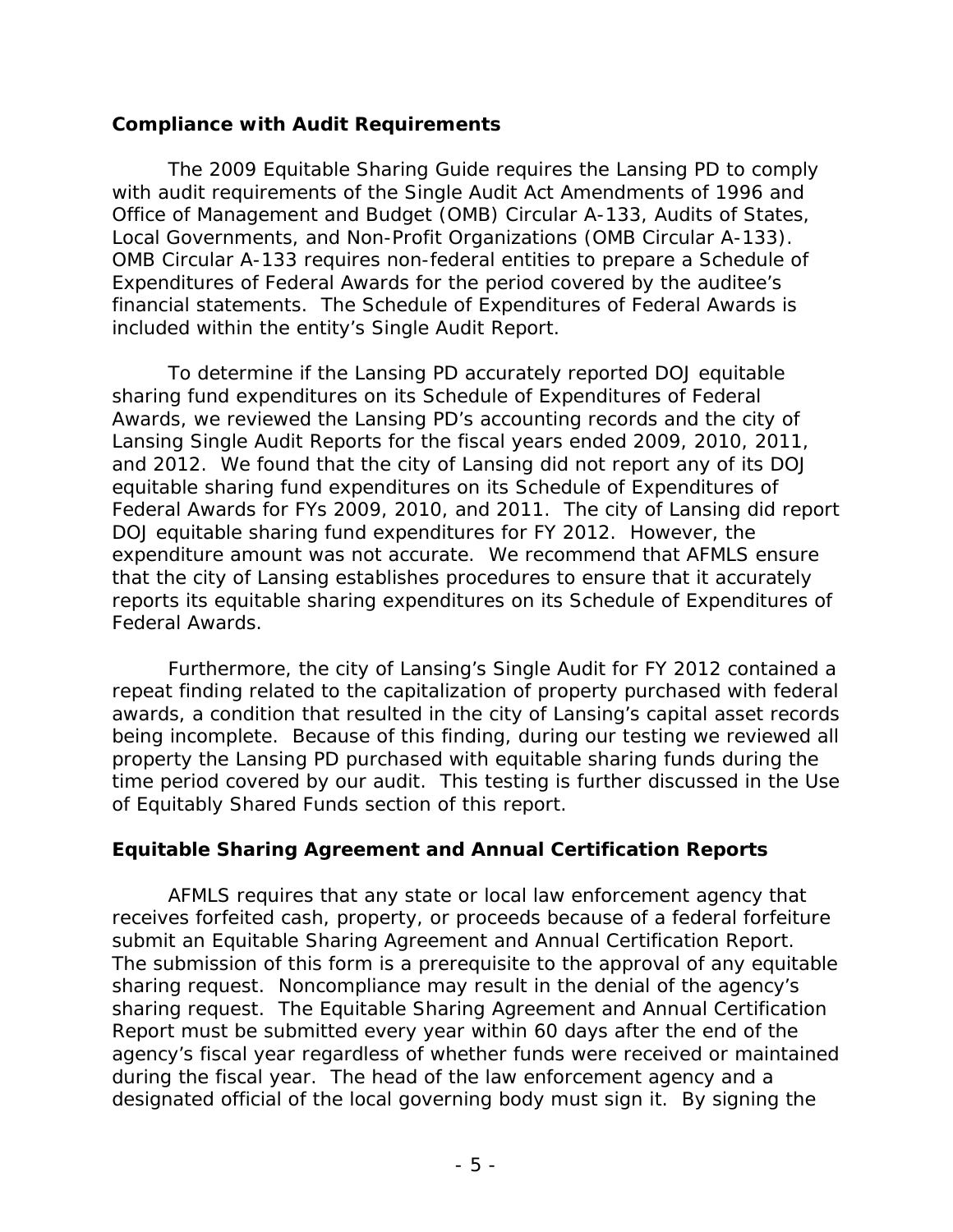form, the signatories agree to be bound by the statutes and guidelines that agency will comply with these guidelines and statutes. regulate the equitable sharing program and certify that the law enforcement

and then to the Lansing PD Chief of Police for review. As part of our audit, we reviewed the methods by which the Lansing PD prepares its Equitable Sharing Agreement and Annual Certification Reports. According to city of Lansing officials, after the fiscal manager prepares the Certification Report, the fiscal manager submits it to the accounting manager for review. After the accounting manager approves the Certification Report, it is submitted to the Finance Director for review

 and 2012 were submitted timely, accurately completed, and were signed by we reconciled the total receipts and expenditures reported to the Lansing PD the form. We determined that the Lansing PD Certification Reports for FYs 2009, 2010, 2011, and 2012 were signed by the appropriate officials. were submitted on time, but that the form for FY 2012 was submitted 5 months late. We tested compliance with the certification report requirements to determine if the required Certification Reports for FYs 2009, 2010, 2011, the appropriate officials. To assess the accuracy of the Certification Reports, general ledger and other documents used by Lansing personnel to prepare We also determined that the FY 2009, 2010, and 2011 Certification Reports.

 reported the Lansing PD's equitable sharing expenditures, we found that notice that when they initially submitted the FY 2009, 2010, and 2011 accounting positions and assigned the duties and responsibility of managing the Equitable Sharing Program to another departmental staff member. We reviewed the re-submitted Certification Reports and found that they While we found that the FY 2012 Certification Report accurately despite the multiple reviews described above, Lansing PD officials did not Certification Reports, the reported figures were inaccurate. Specifically, the initial Certification Reports for FYs 2009 and 2010 did not reflect any expenditures of equitable sharing funds, while the initial FY 2011 Certification Report did not reflect the correct amount of expenditures of equitable sharing funds. According to the city of Lansing fiscal manager, prior to FY 2009, the city of Lansing Finance Department eliminated some According to the fiscal manager, this staff member did not know how to complete the Certification Reports and therefore failed to complete the reports correctly. In February 2013, the fiscal manager resubmitted the FY 2009, 2010, and 2011 Certification Reports with corrected information. accurately reported Lansing PD equitable sharing expenditures.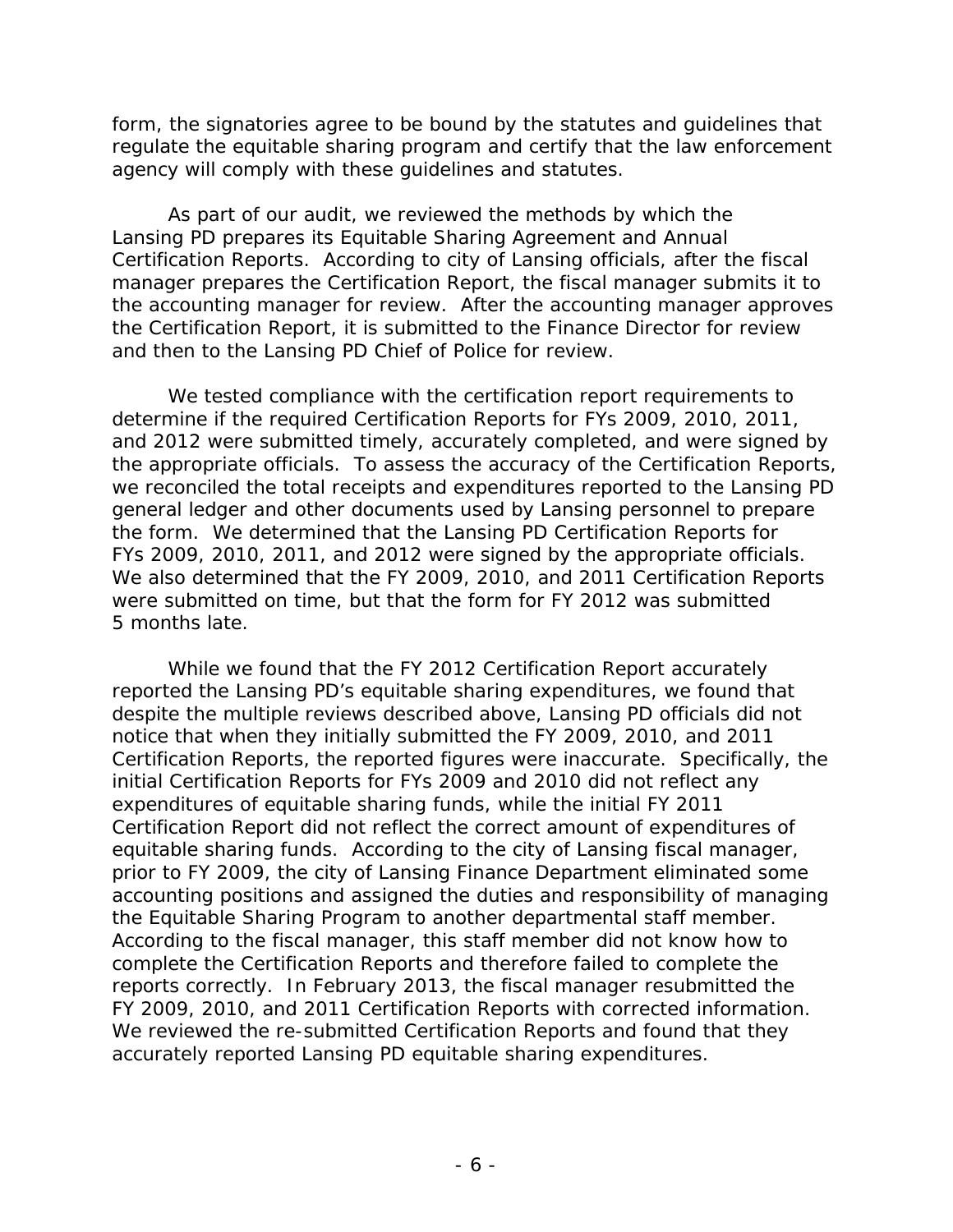#### **Monitoring Applications for Transfer of Federally Forfeited Property**

 (DAG-71), should maintain a log and copies of all DAG-71s. 4 A consecutive contain the date and the amount received. We found that although the Lansing PD did maintain copies of the DAG-71s, it did not maintain a log to reconcile its equitable sharing requests with its receipts. The program copies of the forms, but that no one reconciles the requests to the bank e-share notifications.<sup>5</sup> We contacted AFMLS and, after consulting with Lansing PD officials, determined that the Lansing PD e-share notifications were being sent to the e-mail account of a retired Lansing PD administrator. (i.e., receipts) to the sharing requests. According to the Equitable Sharing Guide, the agency that submits the Form DAG-71, Application for Transfer of Federally Forfeited Property numbering system should be used for control purposes, and the log should manager of the Lansing PD's Equitable Sharing Program told us that the Lansing PD Special Operations Unit (Unit) completes the DAG-71s and keeps statements because neither the Unit nor the program manager receives the We recommend that the Lansing PD begin maintaining the required DAG-71 log, including copies of the DAG-71s, and reconcile the e-share notifications

#### **Use of Equitably Shared Funds**

 The Equitable Sharing Guide requires that the use of equitable sharing agency. funds received by state and local agencies be limited to law enforcement purposes. However, under certain circumstances, up to 15 percent of the total equitable sharing revenues the agency received in the last 2 fiscal years may be used for the costs associated with nonprofit community-based programs or activities, such as drug abuse treatment, drug and crime prevention education, and housing and job skills programs. Law enforcement agencies can also transfer cash to another law enforcement

 agency. According to its corrected Certification Reports, the Lansing PD expended \$847,358 in DOJ equitable sharing funds during FYs 2009 through 2012. We judgmentally selected and tested 80 transactions totaling \$276,292, as shown in Table  $1<sup>6</sup>$ 

 $\overline{a}$  $4$  The DAG-71 is the DOJ form submitted by a state or local agency to the federal seizing agency to request a share of seized assets.

 $5$  E-share notification is the process of electronic payment from the United States Marshals Service. Participation in the process is mandatory.

 $6$  Details on our sampling methodology can be found in Appendix I.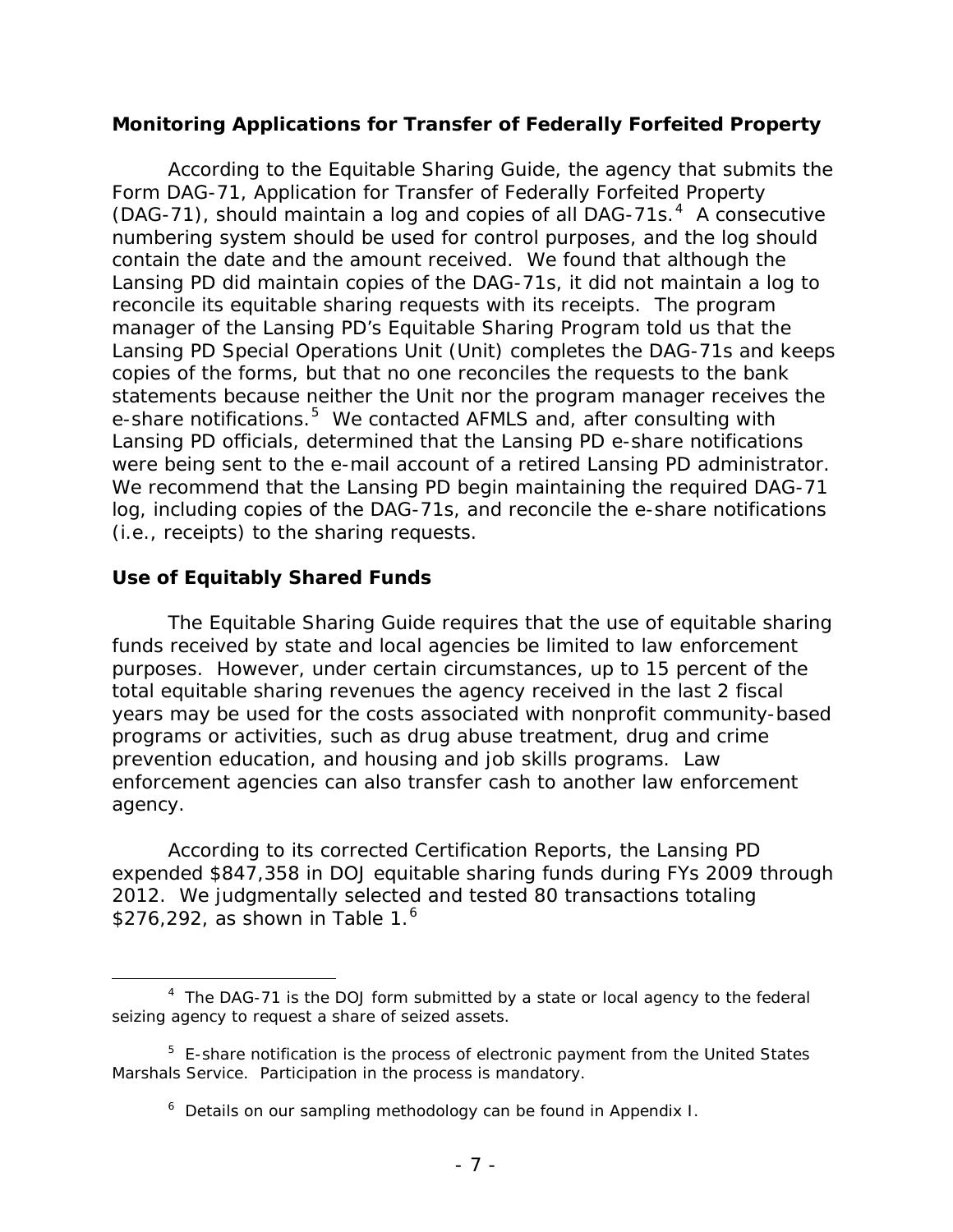| <b>Fiscal Year</b>                                 | 2009      | 2010      | 2011      | 2012      | Total     |
|----------------------------------------------------|-----------|-----------|-----------|-----------|-----------|
| Equitable<br><b>Sharing</b><br><b>Expenditures</b> | \$167,303 | \$204,203 | \$325,014 | \$150,838 | \$847,358 |
| Amount of<br><b>Expenditures</b><br><b>Tested</b>  | \$41,630  | \$40,097  | \$162,301 | \$32,264  | \$276,292 |
| Number of<br><b>Expenditures</b><br><b>Tested</b>  | 17        | 17        | 24        | 22        | 80        |

**TABLE 1: EXPENDITURE TESTING** 

Source: OIG analysis of Lansing PD accounting records

 funds. In light of this, we included in our testing sample all 18 property review period, which included vehicles, riflescopes, and fencing. We found As previously discussed, the Single Audit for FY 2012 contained a finding related to inventory controls over property purchased with DOJ items the Lansing PD purchased with DOJ equitable sharing funds during our that all property purchase transactions were supported, all property was included on the Lansing PD's inventory records, as appropriate, and all property was being used for law enforcement purposes.

 questioned Lansing PD officials regarding these overtime expenses and were Operations Unit. However, we determined that a portion of the overtime pay was for a non-sworn, civilian employee of the Lansing PD assigned to sworn personnel, not civilians. For the period reviewed, the total amount of overtime paid to the non-sworn employee was \$3,061. We recommend that However, our review identified issues related to the allowability of certain transactions and a lack of supporting documentation for other transactions. Specifically, we found that the Lansing PD used equitable sharing funds to pay for overtime expenses of \$29,970 in FY 2009, \$79,906 in FY 2010, \$60,088 in FY 2011, and \$5,378 in FY 2012. We told the overtime expenses were for officers assigned to the Special the Special Operations Unit. According to the Equitable Sharing Guide, DOJ equitable sharing funds may be used to pay the overtime expenses for this \$3,061 in unallowable overtime compensation be remedied.

 sharing funds to help pay its standard uniform allowance in FY 2009 through informed that a standard uniform allowance expense was permissible as long as the administering agency received receipts for the items purchased. In addition, we found that the Lansing PD used \$12,563 in equitable FY 2012. In previous correspondence with AFMLS officials, the OIG was According to Lansing PD officials, officers did not have to provide receipts in order to receive their uniform allowance; a portion of their uniform allowance was automatically prorated to their pay during each pay period.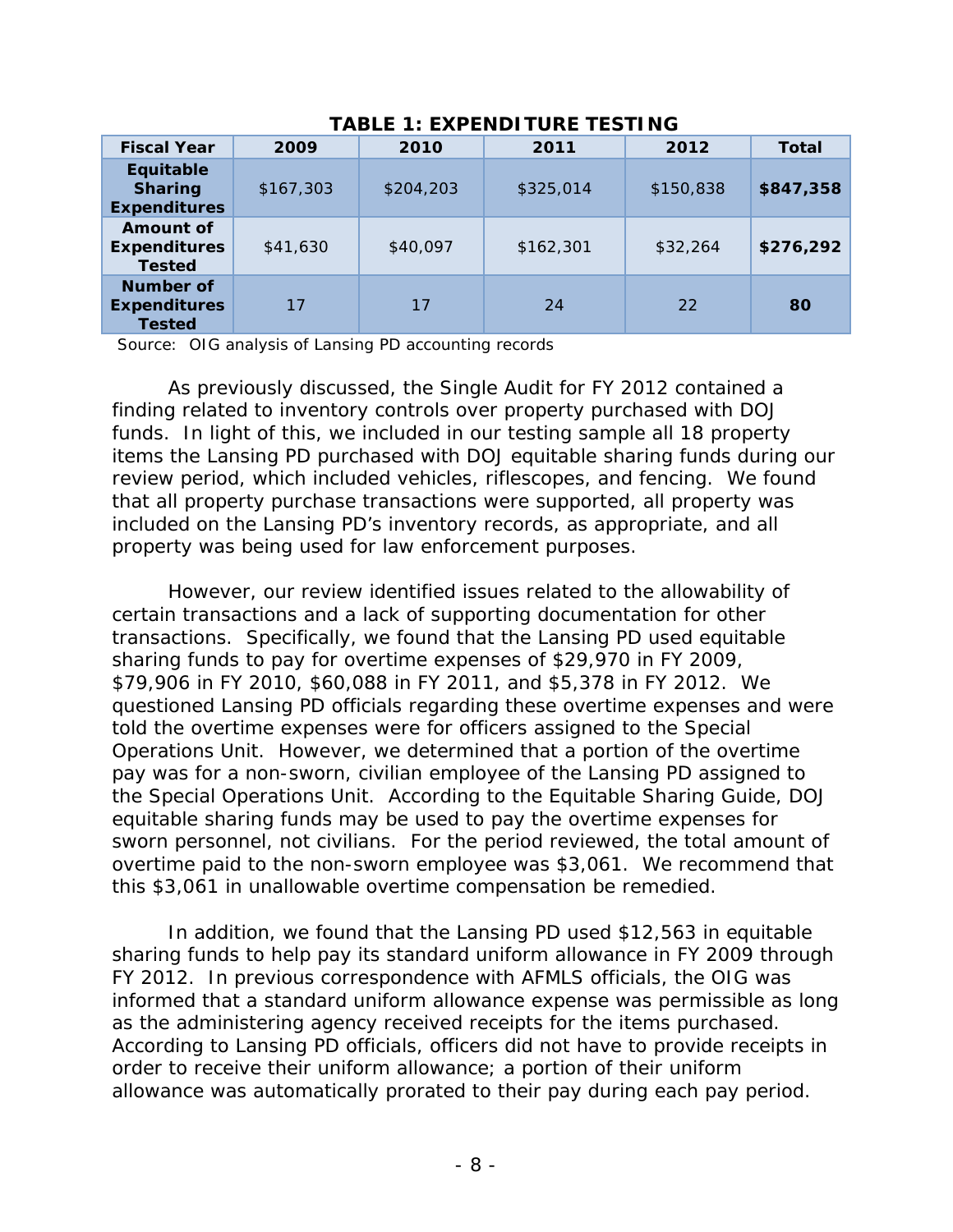We recommend that the Lansing PD be required to remedy a total of \$12,563 in unsupported costs related to its use of equitable sharing funds for uniform allowance.

#### *Cash Log*

 investigations and undercover operations. The Unit uses funds from the and provided to an officer from the Unit, who cashes it and brings the The Lansing PD Special Operations Unit (Unit) is responsible for drug Lansing PD's commingled asset forfeiture fund as buy money for special operations and to pay informants. In order to obtain cash for these operations, Unit personnel request the amount needed, have this request approved by senior managers in the Unit, and forward the request to the city Finance Department. Once approved at the city level, a check is prepared currency to the Unit, where it is secured in a safe.

 time that someone had not improperly removed funds from the safe, even We found that the Lansing PD maintained a handwritten log at the Unit that recorded amounts deposited and amounts removed from the special operations cash fund. However, after reviewing the cash log, we found that it was insufficient to ensure the safety of the funds because officials at the Unit never reconciled it to ensure that the appropriate amount of cash was in the safe at any given time. We believe this method of handling cash constituted a risk because there was no way to determine at a particular temporarily.

 record of the amount disbursed to the Unit and twice a year reconciled the the Finance Department's records. After we discussed this issue with We discussed this issue with city of Lansing Finance Department officials, who said that someone from the Finance Department maintained a amount in the safe and the handwritten cash log to the amount recorded in Finance Department officials, the Accounting Manager developed an electronic cash log for the Unit. We observed that this new log contains a function to allow Unit supervisors to reconcile the log, the log was being used, and that the log was accurate in comparison to the amounts kept at the city Finance Department.

#### *Supplanting*

Pursuant to the Equitable Sharing Guide, equitable sharing revenues must be used to increase or supplement the resources of the receiving state or local law enforcement agency. Equitably shared funds shall not be used to replace or supplant the resources of the recipient. To test whether equitable sharing funds were used to supplement rather than supplant local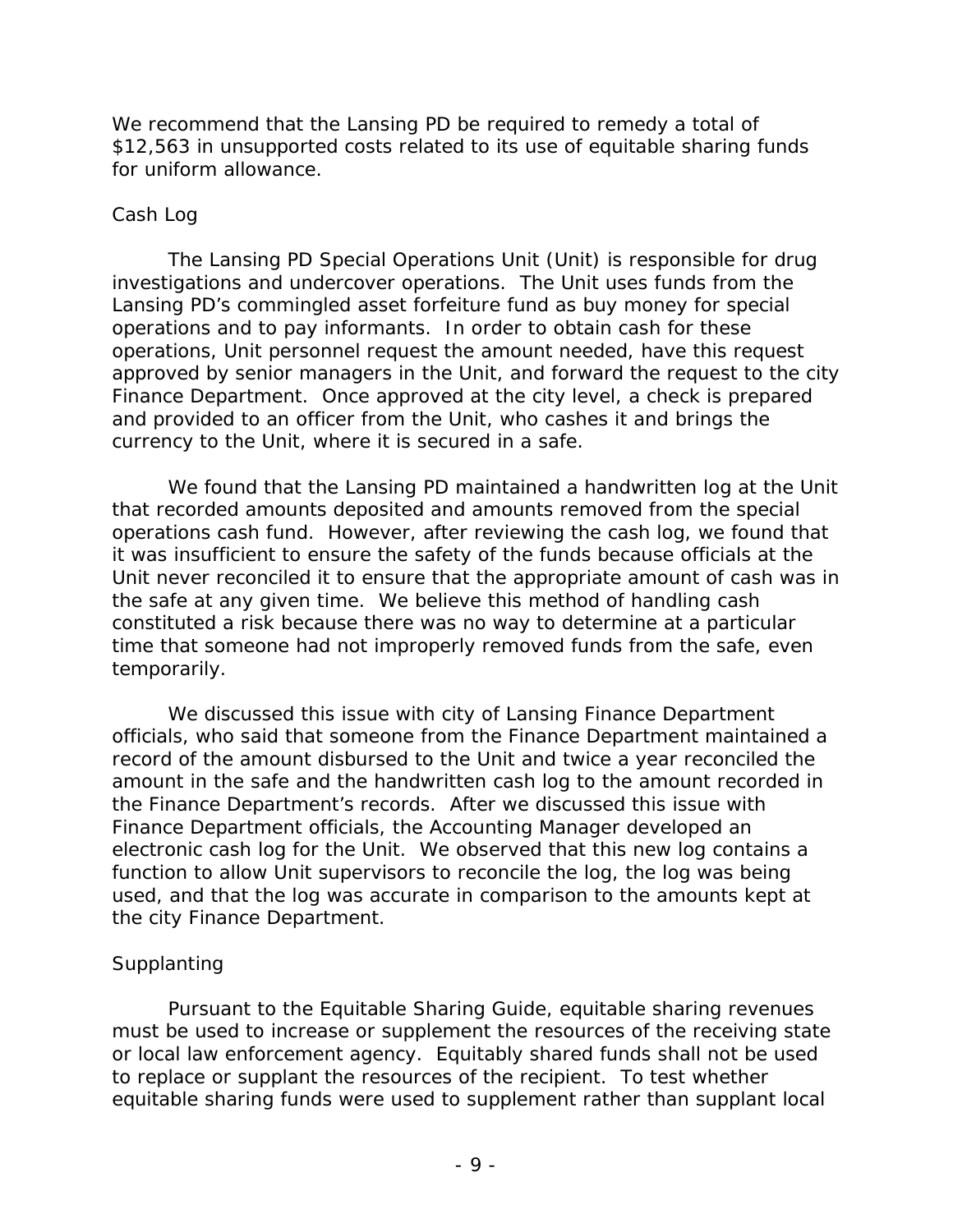budgets for FYs 2009, 2010, 2011, and 2012. We found that while the funding, we interviewed local officials and reviewed the agency's local Lansing PD's budget decreased from FY 2009 through 2012, it increased from FY 2012 to FY 2013.

found that FYs 2009, 2010, and 2011 contained a category called "other." revenues were a part.<sup>7</sup> During interviews with Lansing PD officials, we were told that the city of Lansing does consider equitable sharing revenue when developing budgets for the Lansing PD. In addition, when we reviewed Lansing PD budget documents for the fiscal years covered in our review period, we Lansing PD officials told us that this "other" category reflected existing funds in the Lansing PD's asset forfeiture fund, of which DOJ equitable sharing

 supplant local funding. We recommend that the Criminal Division remind Sharing Guide. We did not identify any additional indicators of potential supplanting. However, we are concerned that conditions in the future could lead to the possibility that supplanting could occur. As noted in the Equitable Sharing Guide, DOJ equitable sharing funds should be used to supplement and not the Lansing PD of the non-supplanting requirement specified in the Equitable

#### **Views of Responsible Officials**

 Lansing Finance Department officials throughout the audit and at a formal We discussed the results of our review with Lansing PD and city of exit conference. Their input on specific issues has been included in the appropriate sections of the report.

#### **Recommendations**

We recommend that the Criminal Division:

- 1. Require the Lansing PD to account for DOJ equitable sharing funds separately from all other funds.
- 2. Require the city of Lansing to establish procedures to ensure that it accurately reports its equitable sharing expenditures on its Schedule of Expenditures of Federal Awards.

 $\overline{a}$  $7$  As noted earlier in the report, the Lansing PD commingled its equitable sharing funds with other, non-federal asset forfeiture funds.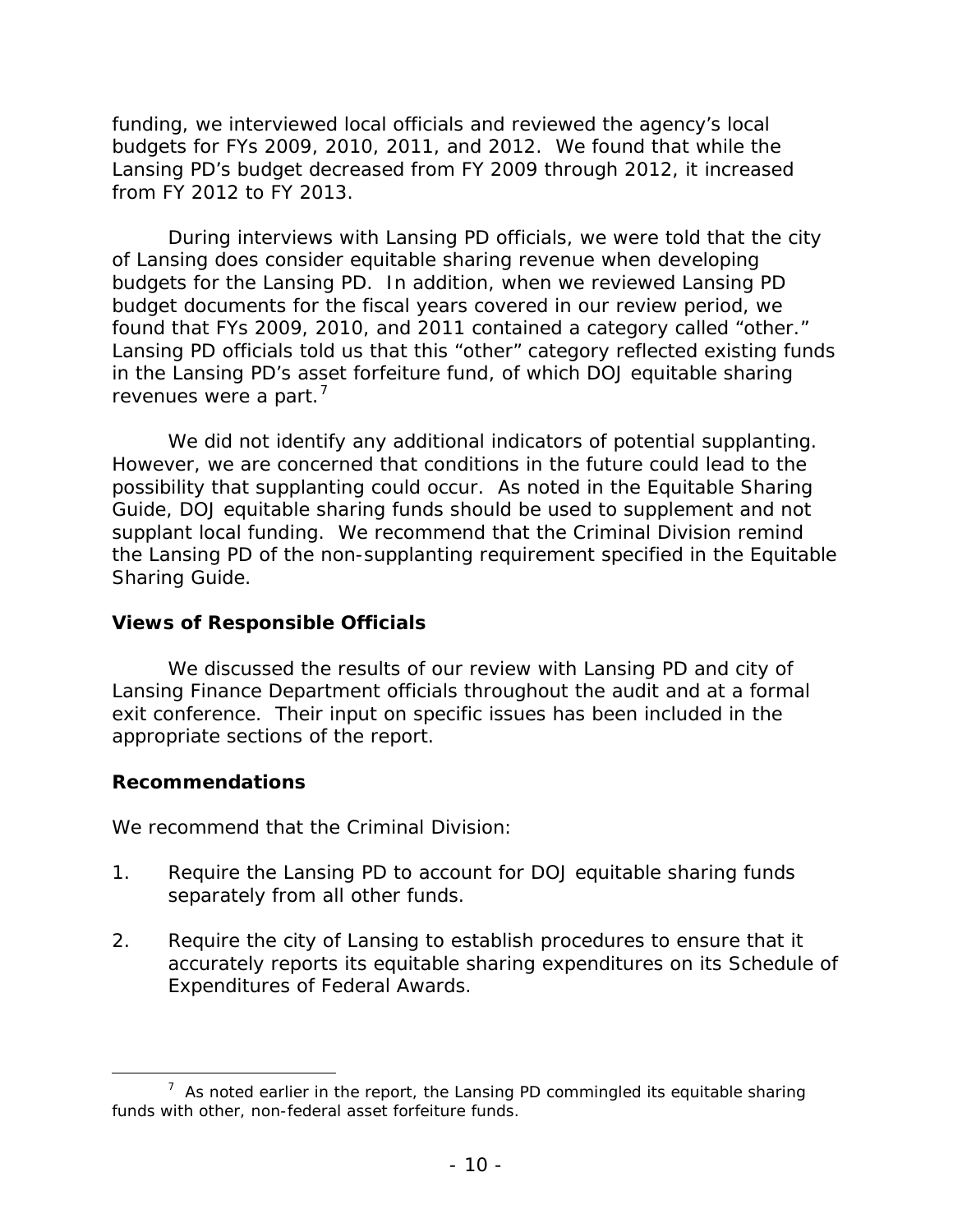- 3. Require the Lansing PD to establish and properly maintain a DAG-71 log and reconcile sharing requests with receipts.
- 4. Remedy the \$3,061 in unallowable costs related to overtime expense for non-sworn personnel.
- 5. Remedy the \$12,563 in unsupported costs related to uniform allowance expenses.
- 6. Remind the Lansing PD of the non-supplanting requirement specified in the Equitable Sharing Guide.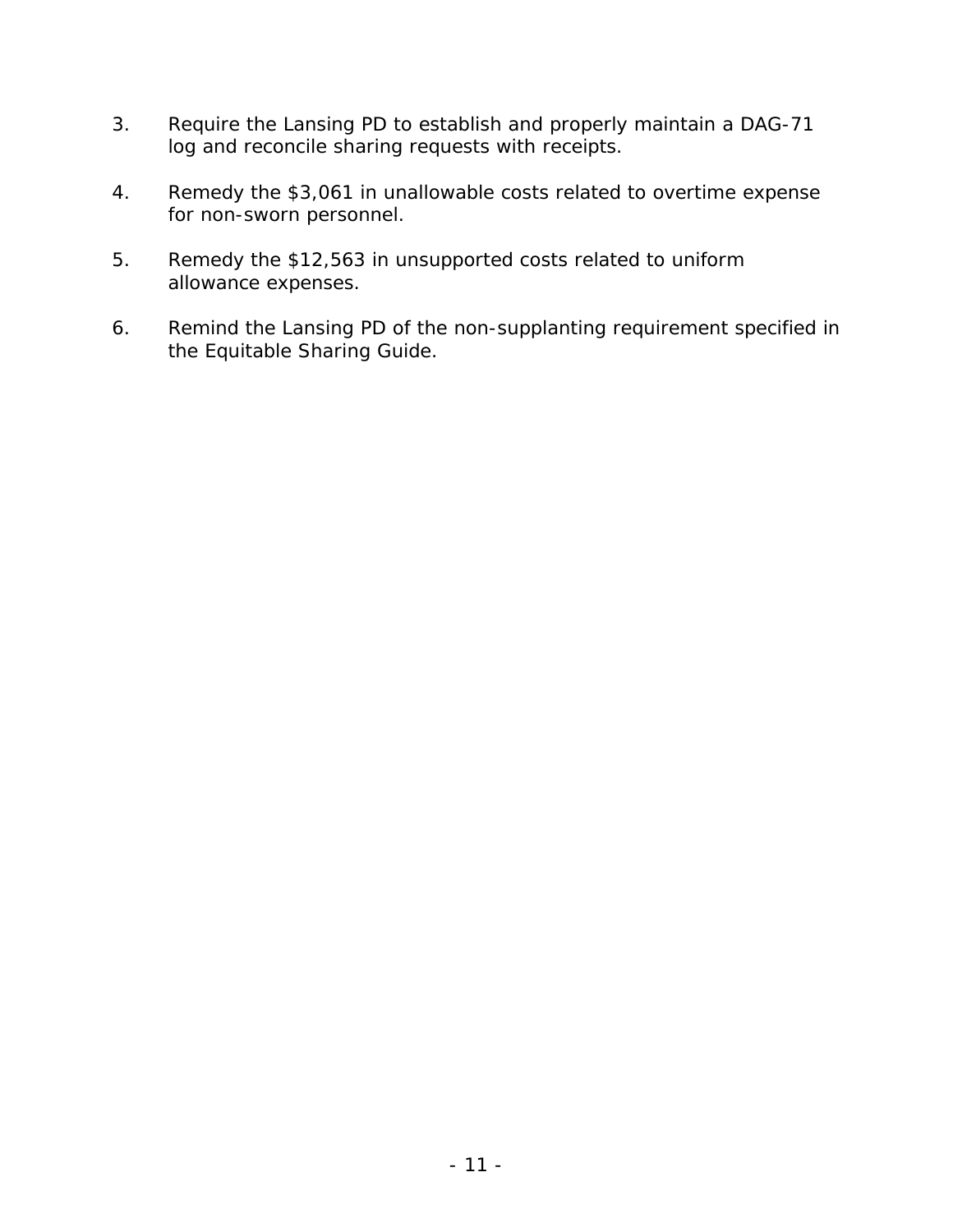## **OBJECTIVE, SCOPE, AND METHODOLOGY**

 reasonable basis for our findings and conclusions based on our audit objective. We conducted this performance audit in accordance with generally accepted government auditing standards. Those standards require that we plan and perform the audit to obtain sufficient, appropriate evidence to provide a reasonable basis for our findings and conclusions based on our audit objective. We believe that the evidence obtained provides a

objective.<br>The objective of this audit was to assess whether equitably shared regulations and guidelines. We tested compliance with the conditions of the cash and property received by the requesting agency were accounted for properly and used for allowable purposes as defined by the applicable DOJ equitable sharing program. We reviewed laws, regulations, and guidelines governing the accounting for and use of DOJ equitable sharing receipts, including:

- Agencies, dated April 2009; • Guide to Equitable Sharing for State and Local Law Enforcement
- Non-Profit Organizations, revised June 2003. • OMB Circular A-133, Audits of State, Local Governments, and

Unless otherwise stated in our report, the criteria we audited against are contained in these documents.

#### **Scope and Methodology**

 receipts received by the Lansing PD from July 1, 2008, through June 30, 2012. During that period, the Lansing PD received a total of \$823,960. We Our audit concentrated on, but was not limited to, equitable sharing performed audit work mainly at the city of Lansing Police Department located in Lansing, Michigan. We interviewed Lansing PD and city of Lansing Finance Department officials and examined their records of federal asset forfeiture revenues and expenditures of DOJ equitable sharing funds.

 the sampled transactions were the highest-dollar transactions for FY 2009. For FY 2010, we selected 17 transactions totaling \$40,097, and 10 of the transactions were the highest-dollar transactions for FY 2011. We selected 16 transactions from FY 2009 totaling \$41,487, and 10 of sampled transactions were the highest-dollar transactions for FY 2010. For 2011, we selected 16 transactions totaling \$156,826, and 10 of the sampled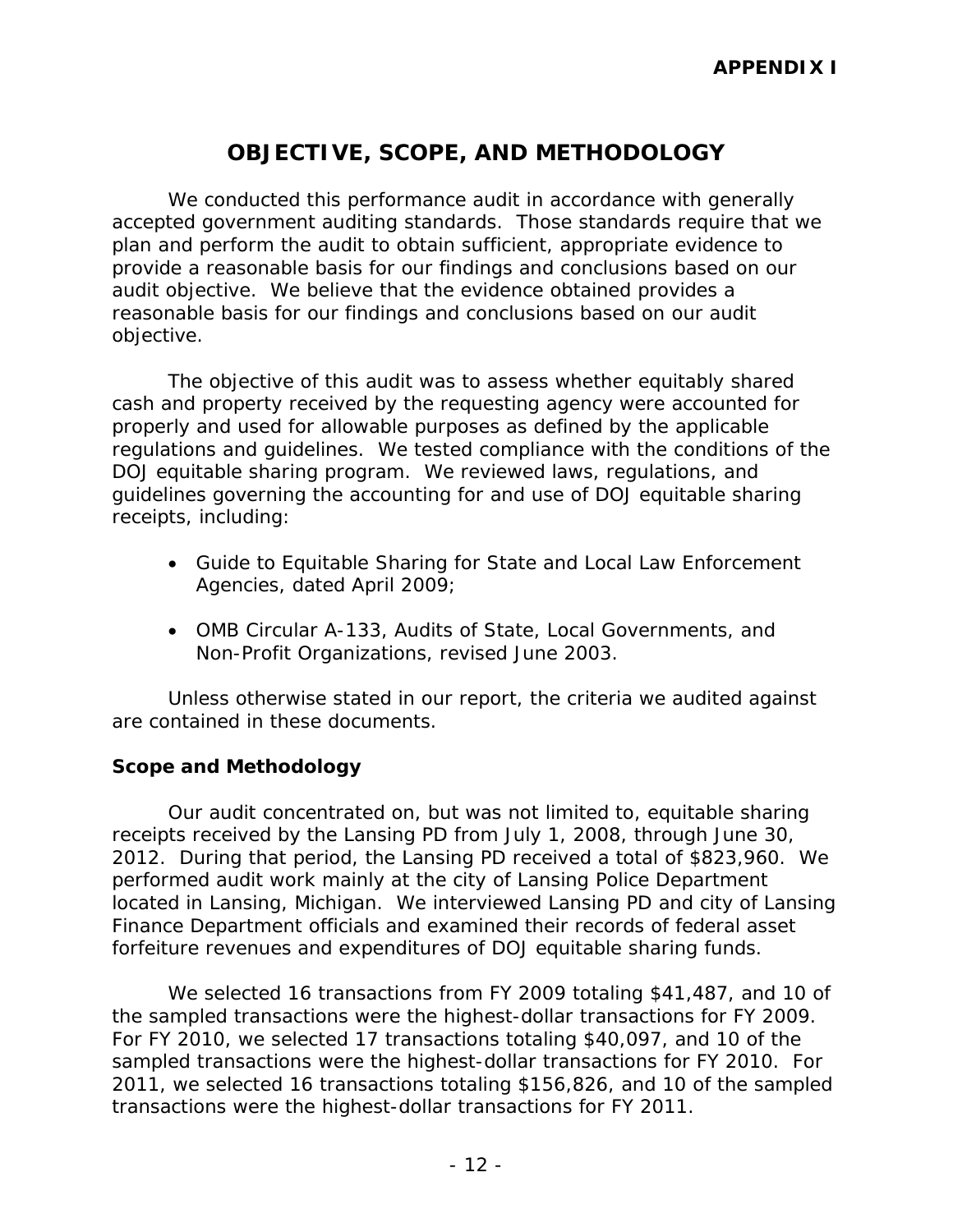Finally, for FY 2012 we selected 3 transactions totaling \$24,107, and the FY 2012. In total, we selected 52 transactions totaling \$262,517. sampled transactions were among the highest-dollar transactions for

Because of a finding in the Single Audit for FY 2012 related to the capitalization of inventory purchased with federal awards, we ensured that our sample included all 18 pieces of property the Lansing PD purchased with DOJ equitable sharing funds during our review period, including vehicles and riflescopes.

selected a second sample that consisted of 28 transactions totaling \$13,775. overall we reviewed 80 transactions totaling \$276,292. In addition, we determined that further testing would be necessary due to our finding that DOJ equitable sharing funds were comingled. We organized by type all of the transactions that we had not selected as part of our original sample. We then reviewed all of these transactions, judgmentally determined which had the potential of being high risk, and When combined with our initial sample of 52 transactions totaling \$262,517,

 overall we reviewed 80 transactions totaling \$276,292. We relied on computer-generated data contained in the DOJ recommendations included in this report are valid. Consolidated Asset Tracking System (CATS) for determining equitably shared revenues and property awarded to the Lansing PD during the audit period. We did not establish the reliability of the data contained in CATS as a whole. However, when the data used is viewed in context with other available evidence, we believe the opinions, conclusions, and

 established and used by the Lansing PD and the city of Lansing Finance In planning and performing our audit, we considered internal controls Department over DOJ equitable sharing receipts. We did not assess the reliability of the Lansing PD financial management system or internal controls of that system or otherwise assess internal controls and compliance

with laws and regulations for the city of Lansing government as a whole.<br>Our audit included an evaluation of the city of Lansing Single Audit Reports for FYs 2009, 2010, 2011, and 2012. The Single Audit Reports were prepared under the provisions of OMB Circular A-133. We found that the weakness related to the Lansing PD. Single Audit Report finding 2012-SA-4, purchased with equitable sharing funds during our review period, as noted above. independent auditor's assessment for FY 2012 disclosed one internal control Capitalization of Property Purchased with Federal Awards, was a repeat finding that caused the city of Lansing's capital asset records to be incomplete. In response to this finding, we selected and tested all property above.<br>- 13 -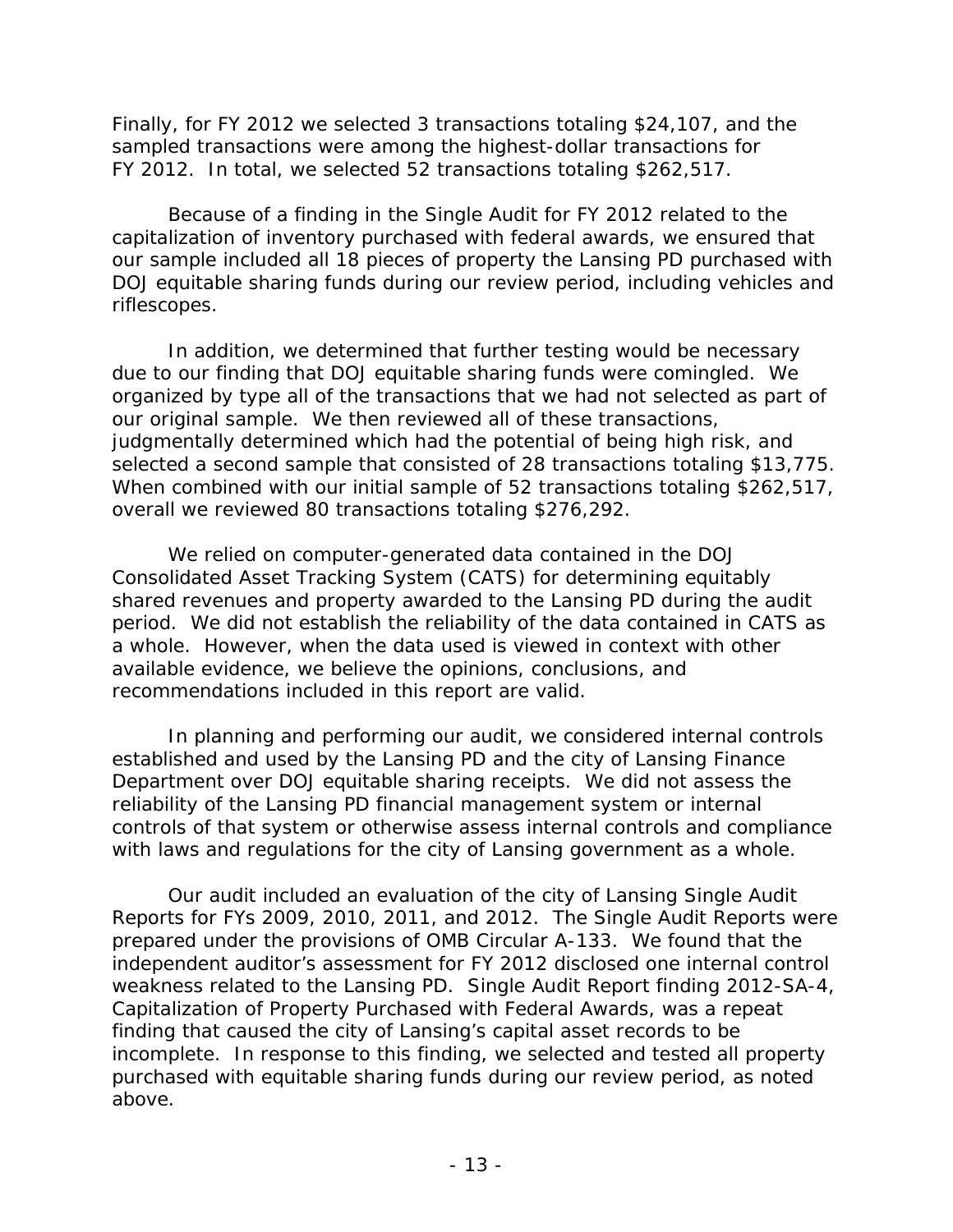### **SCHEDULE OF DOLLAR-RELATED FINDINGS**

| <b>Description</b>                                   | Amount               | Page |
|------------------------------------------------------|----------------------|------|
| Questioned Costs <sup>8</sup>                        |                      |      |
| Unallowable Civilian Overtime:<br>Total Unallowable: | \$3,061<br>\$3,061   | 8    |
| Unsupported Uniform Allowance:<br>Total Unsupported: | \$12,563<br>\$12,563 | 8    |
|                                                      | \$15,624.            |      |

\_\_\_\_\_\_\_\_\_\_\_\_\_\_\_\_\_\_\_\_\_\_\_\_\_\_\_\_\_\_\_\_\_\_\_\_\_\_\_\_\_\_\_\_\_\_\_\_\_\_\_\_\_\_

**Total Net Dollar-Related Findings……………..\$15,624** 

 $\overline{a}$ 

 <sup>8</sup>*Questioned Costs* are expenditures that do not comply with legal, regulatory, or contractual requirements, are not supported by adequate documentation at the time of the audit, or are unnecessary or unreasonable. Questioned costs may be remedied by offset, waiver, recovery of funds, or the provision of supporting documentation.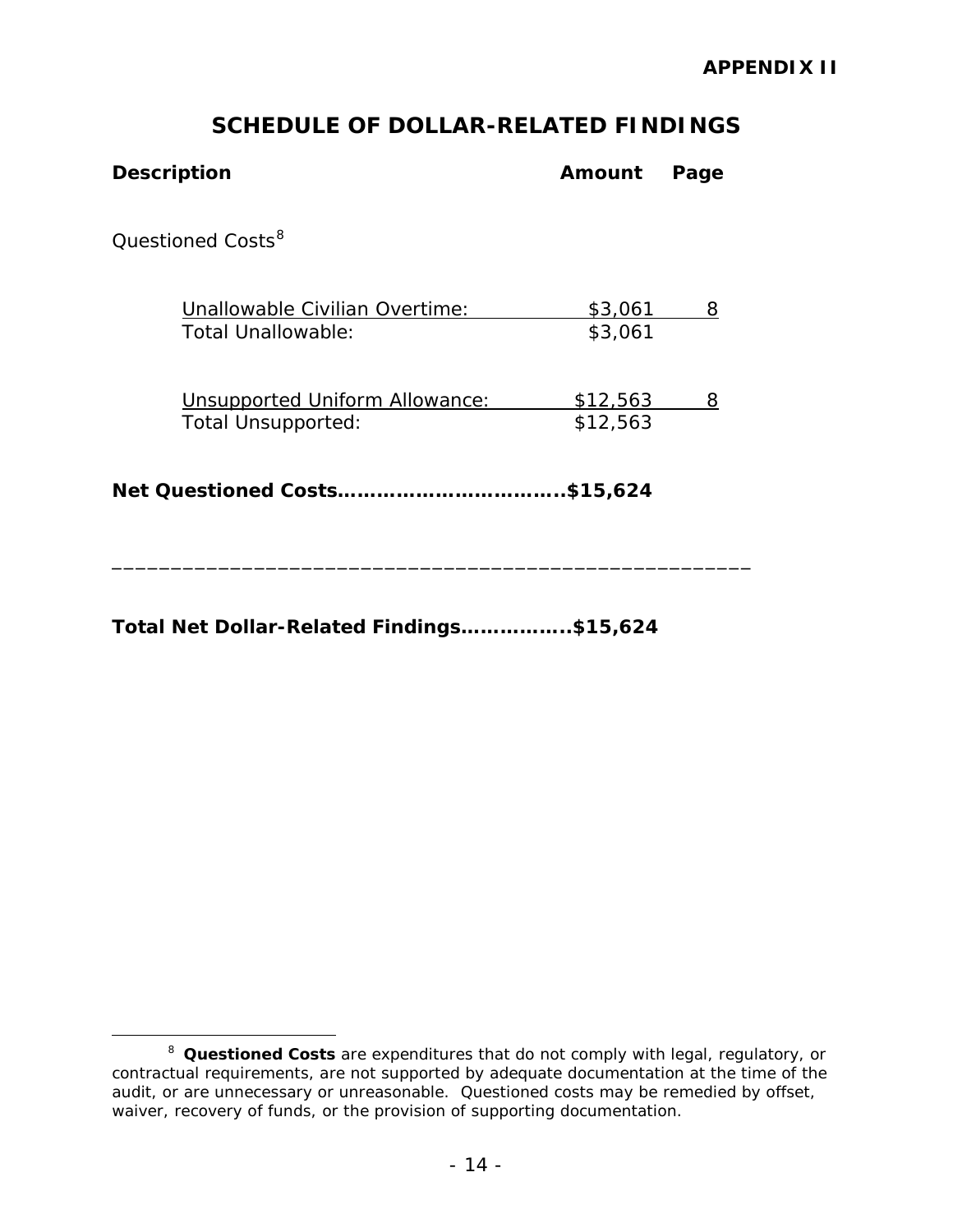### **AUDITEE RESPONSE**



LANSING POLICE DEPARTMENT 740 May Street Lansing, MI 48933 Phone: (517) 483·4600 (TDDNoice)



Carol S. Taraszka, Regional Audit Manager U.S. Department of Justice Office of the Inspector General Chicago Regional Audit Office 500 West Madison Street Suite 1121 Chicago, Illinois 60661 -2590

November 27, 2013

Dear Ms. Taraszka,

The Lansing Police Department acknowledges and concurs with Office of Inspector General's findings. Please find the following action plans to the auditors' recommendations listed on page 11 of the audit report.. The Lansing Police Department (LPD) agrees to:

- 1. Account for equitable sharing funds separately from all other funds. This includes source and use of equitable revenue sharing funds.
- 2. Establish procedures to ensure that equitable sharing expenditures are accurately reported on the Schedule of Expenditures of Federal Awards. While the Fiscal Year ended June 30, 2012 reported Department of Justice equitable revenue sharing expenditures, the amount listed under the Department of Justice also included Department of Treasury equitable revenue sharing expenditures. This issue has been remedied as of June 30, 2013 by establishing separate accounts and should not be an issue going forward.
- . 3. Establish and properly maintain a DAG-7l log reconciling sharing requests with receipts. The City'S Finance Department will reconcile the DAG-71 requests to receipts.
- 4. Remedy \$3,061 overtime expense for non-sworn personnel. In fiscal year ending June 30, 2014, the City will document, but not report, the appropriate amount of expenses that would otherwise be eligible uses of equitable revenue sharing proceeds.
- 5. Remedy the \$12,563 in unsupported uniform allowance expenses. In fiscal year ending June 30, 2014, the City will document, but not report, the appropriate amount of expenses that would otherwise be eligible uses of equitable revenue sharing proceeds . •

Thank you for your consideration of the above.

Sincerely<br>Michael Yankowski<br>Chief of Police

Chief of Police

*"POLICE* & *COMMUNITY PARTNERSHIPS FOR PROGRESS* & *EXCELLENCE"*  "Equal Opportunity Employer"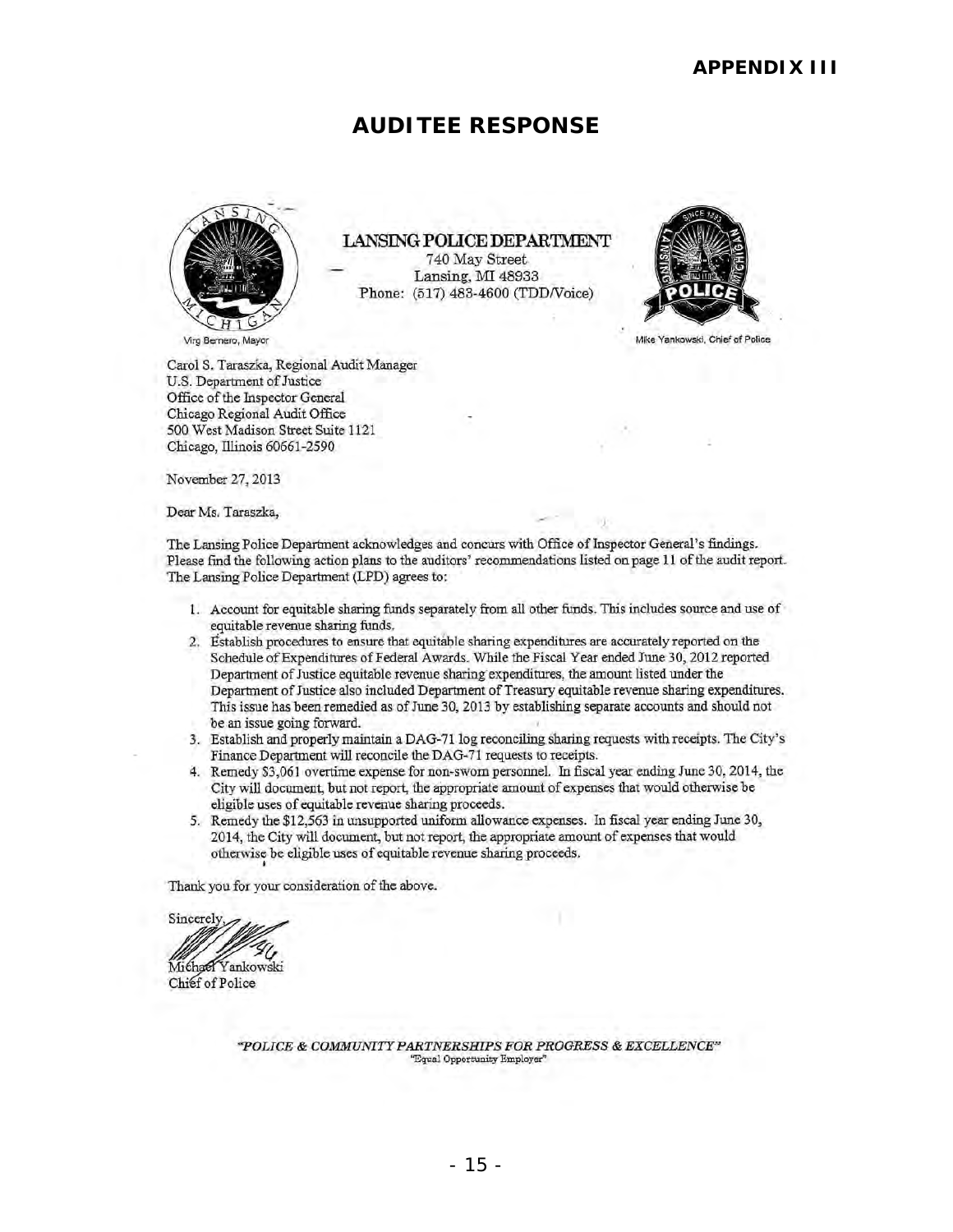## **U.S. DEPARTMENT OF JUSTICE RESPONSE**



#### U.S. Department of Justice

*Washington, D.C. 20530* 

NOV 2 1 2013

#### MEMORANDUM

- TO: Carol S Taraszka Regional Audit Manager Chicago Regional Audit Office Office of the Inspector General (OIG) <sup>~</sup>
- FROM: Gene Patton, Assistant Deputy Chief Asset Forfeiture and Money Laundering Section
- SUBJECT: DRAFT AUDIT REPORT for the Lansing Police Department's Equitable Sharing Program Activities

In a memorandum to Mythili Raman, dated November 7, 2013, your office summarized the status of the above referenced report and detailed actions necessary for final closure of the outstanding audit report recommendations. The following is a list of the audit report recommendations pertaining to the Lansing Police Department's (LPD) equitable sharing program activity:

#### Recommendations:

- 1. Require the Lansing PD to account for the DOJ equitable sharing funds separately from all other funds.
- 2. Require the city of Lansing to establish procedures to ensure that it accurately reports its equitable sharing expenditures on its Schedule of Expenditures of Federal Awards.
- 3. Require the Lansing PD to establish and properly maintain a DAG-71 log and reconcile sharing requests with receipts.
- 4. Remedy the \$3,061 in unallowable costs related to overtime expense for nonsworn personnel.
- 5. Remedy the \$12,563 in unsupported costs related to uniform allowance expenses.
- 6. Remind the Lansing PD of the non-supplanting requirement specified in the Equitable Sharing Guide.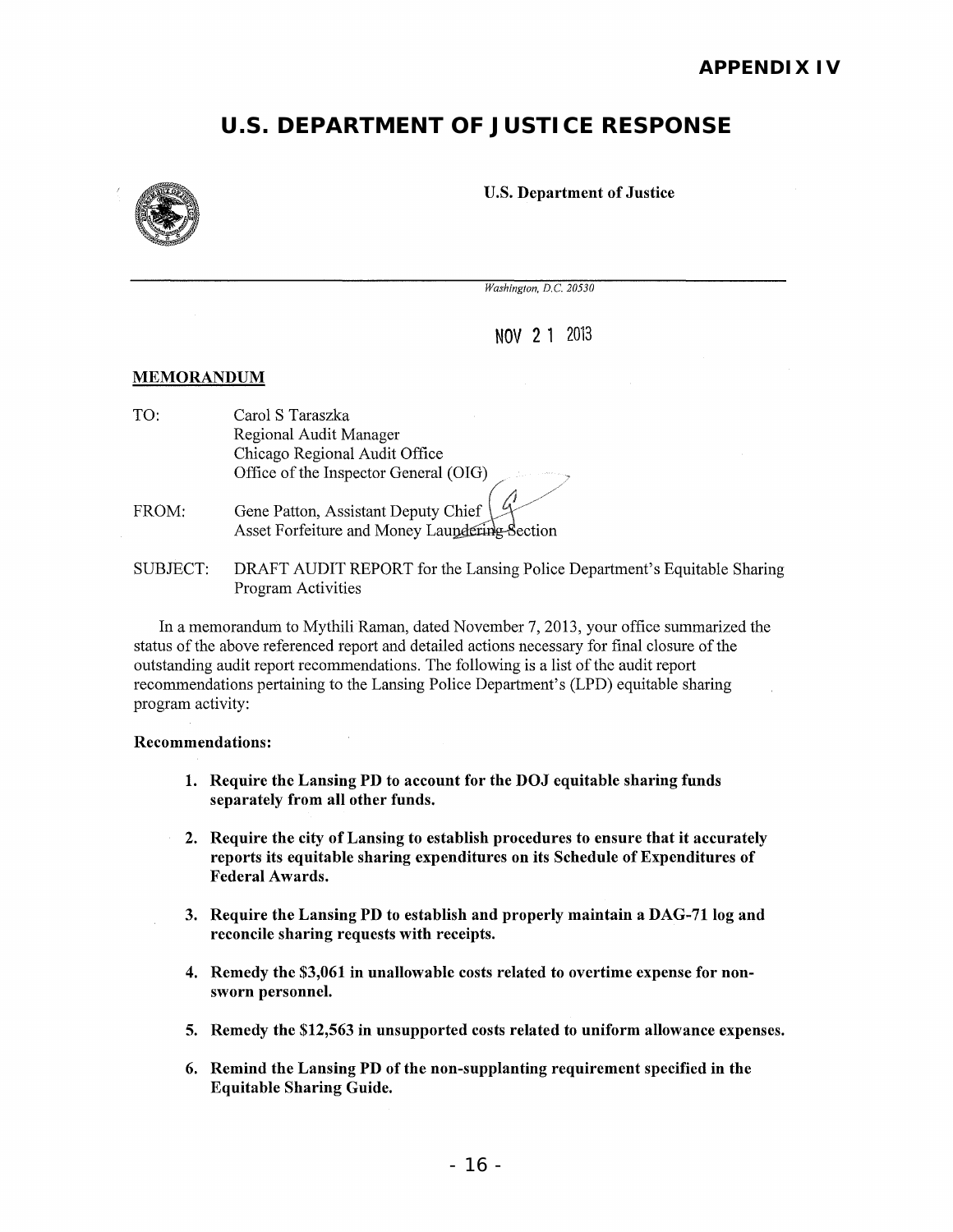AFMLS concurs with all findings and will request that the LPD implement the recommended policies and procedures and provide documentation verifying that the corrective actions have been taken. AFMLS will request that LPD reimburse its equitable sharing account for the amounts of \$3,061 and \$12,563 to remedy the unallowable and unsupported expenditures.

 $\ddot{\phantom{a}}$ 

cc: Louise M. Duhamel, Ph. D. Assistant Director Audit Liaison Group Justice Management Division Denise

> Turcotte, Audit Liaison Criminal Division

Richard P. Theis Assistant Director, Audit Liaison Group Internal Revenue and Evaluation Office Justice Management Division

 $\bar{z}$ 

 $\sim$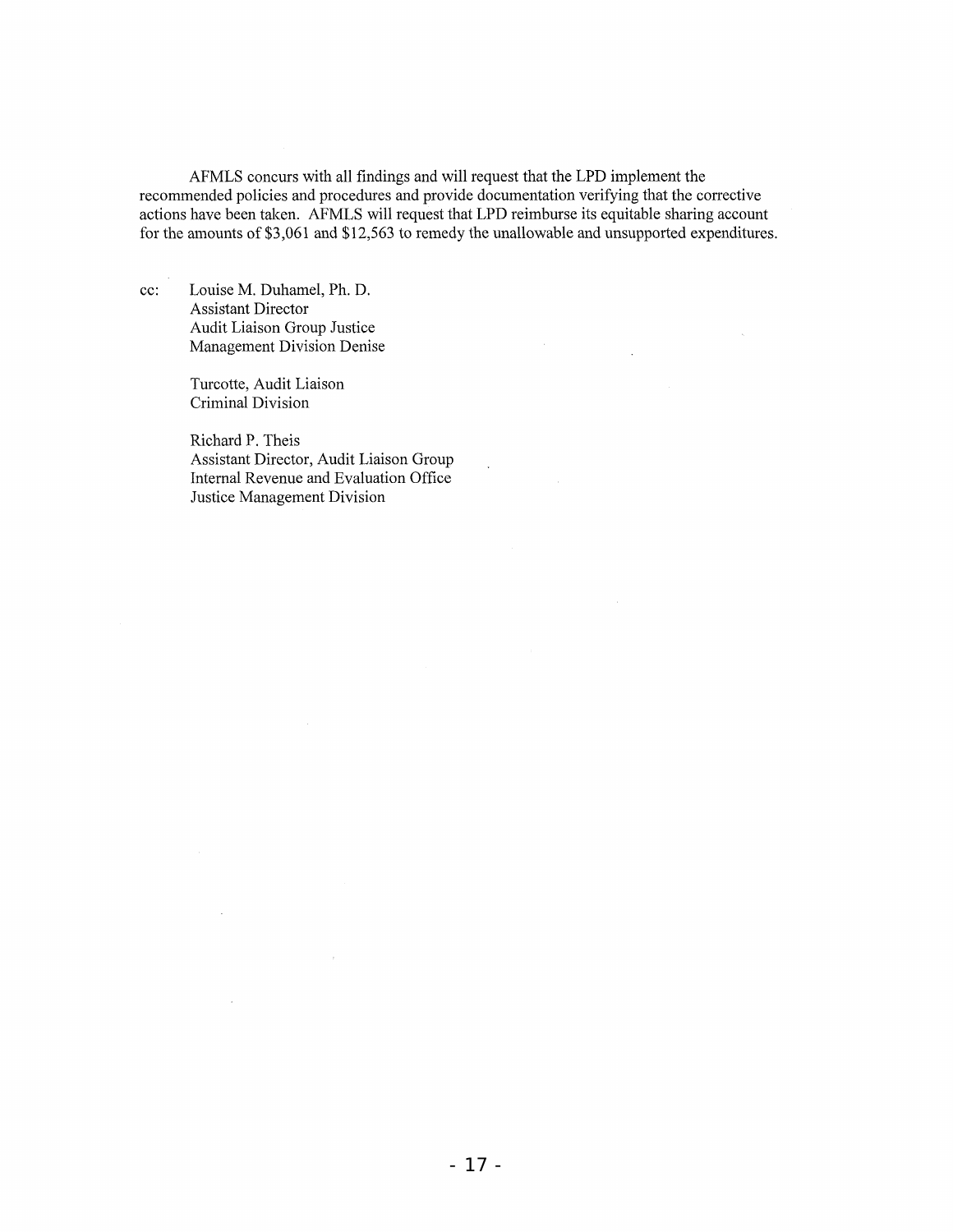### **ANALYSIS AND SUMMARY OF ACTIONS OFFICE OF THE INSPECTOR GENERAL NECESSARY TO CLOSE THE REPORT**

The OIG provided a draft of this audit report to the U.S. Department of Justice Asset Forfeiture and Money Laundering Section (AFMLS) and the Lansing Police Department (Lansing PD). The Lansing PD's response letter is incorporated in Appendix III of this final report, and AFMLS's response is incorporated in Appendix IV of this final report.

The following provides the OIG analysis of the responses and a summary of actions necessary to close the report.

#### **Recommendation Number:**

1. **Resolved.** In its response to our recommendation to require the Lansing PD to account for DOJ equitable sharing funds separately from all other funds, the Lansing PD stated that it agreed with the recommendation.

In its response, AFMLS stated that it concurred with our recommendation and will request that the Lansing PD implement the recommended procedure and provide documentation verifying that corrective action has been taken.

 This recommendation can be closed when we receive evidence that the Lansing PD has implemented procedures to account for DOJ equitable sharing funds separately from all other funds.

2. **Resolved.** In its response to our recommendation to require the city of Lansing to establish procedures to ensure that it accurately reports its equitable sharing expenditures on its Schedule of Expenditures of Federal Awards, the Lansing PD stated that it agreed with the recommendation and has remedied this issue as of June 30, 2013.

In its response, AFMLS stated that it concurred with our recommendation and will request that the Lansing PD implement the recommended procedure and provide documentation verifying that corrective action has been taken.

 This recommendation can be closed when we receive evidence that the Lansing PD has implemented procedures to ensure that it accurately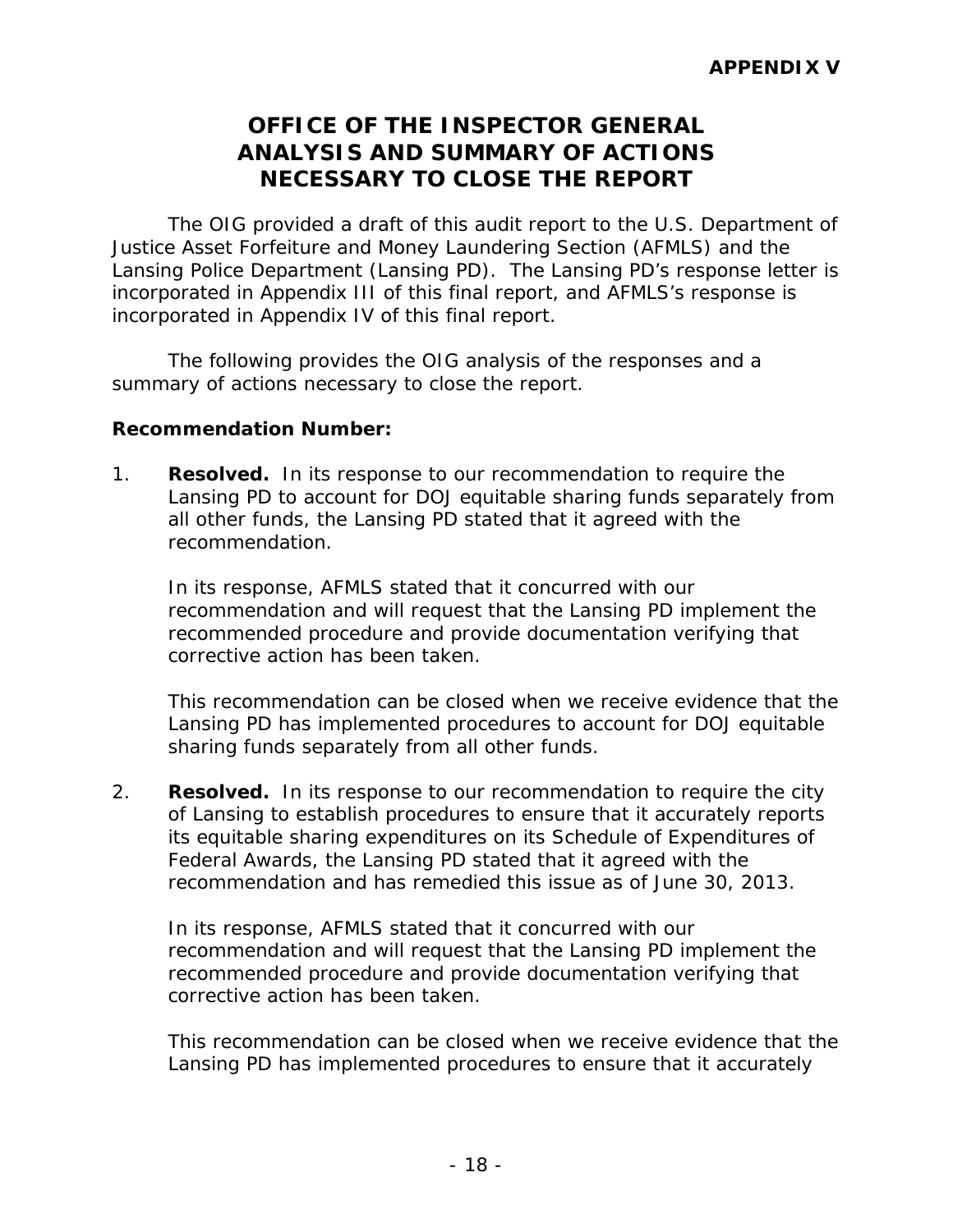reports its equitable sharing expenditures on its Schedule of Expenditures of Federal Awards.

 3. **Resolved.** In its response to our recommendation to require the Lansing PD to establish and properly maintain a DAG-71 log and reconcile sharing requests with receipts, the Lansing PD agreed with the recommendation and stated that the city's finance department will reconcile the DAG-71 requests to receipts.

In its response, AFMLS stated that it concurred with our recommendation and will request that the Lansing PD implement the recommended procedure and provide documentation verifying that corrective action has been taken.

 This recommendation can be closed when we receive evidence that the Lansing PD has established and is properly maintaining a DAG-71 log and that the Lansing PD is reconciling its sharing requests with its receipts.

 4. **Resolved.** In its response to our recommendation to remedy the \$3,061 in unallowable costs related to overtime expense for non-sworn personnel, the Lansing PD stated that it agreed with the recommendation and will, for its fiscal year ending June 30, 2014, document, but not report, the appropriate amount of expenses that would otherwise be eligible uses of equitable revenue sharing proceeds.

In its response, AFMLS stated that it concurred with our recommendation and that it will request that the Lansing PD reimburse its equitable sharing account the \$3,061 unallowable overtime expense.

 This recommendation can be closed when we receive evidence that the Lansing PD has reimbursed its equitable sharing account the \$3,061 unallowable overtime expense.

 5. **Resolved.** In its response to our recommendation to remedy the \$12,563 in unsupported costs related to uniform allowance expenses, the Lansing PD stated that it agreed with the recommendation and will, for its fiscal year ending June 30, 2014, document, but not report, the appropriate amount of expenses that would otherwise be eligible uses of equitable revenue sharing proceeds.